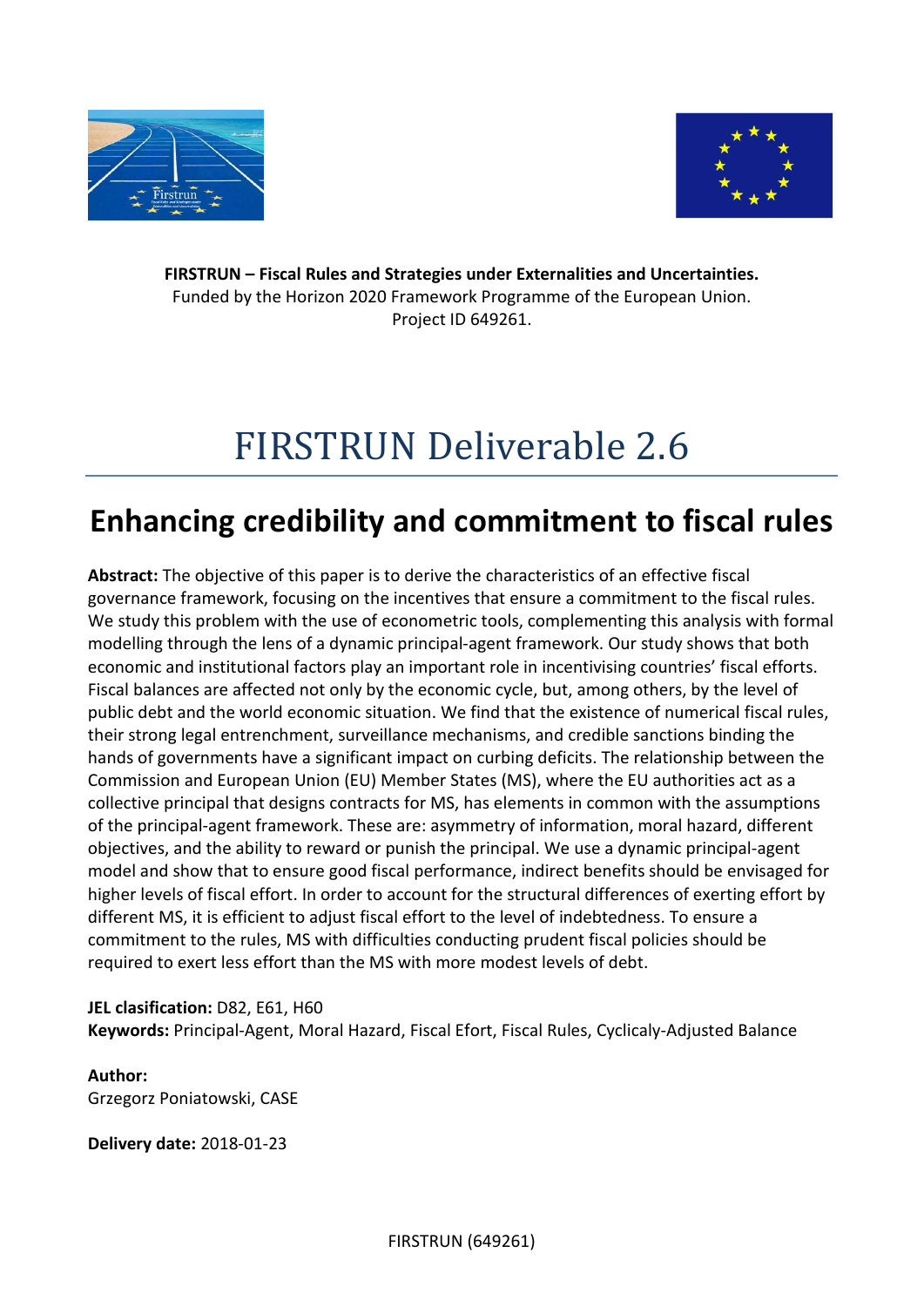### Enhancing credibility and commitment to fiscal rules<sup>1</sup>

Grzegorz Poniatowskia,b

<sup>a</sup>Center for Social and Economic Research, al. Jana Pawla II 61/212, 01-031 Warsaw, Poland  $b$  Warsaw School of Economics, al. Niepodleglosci 162, 02-554 Warsaw, Poland

#### Abstract

The objective of this paper is to derive the characteristics of an effective fiscal governance framework, focusing on the incentives that ensure a commitment to the fiscal rules. We study this problem with the use of econometric tools, complementing this analysis with formal modelling through the lens of a dynamic principal-agent framework. Our study shows that both economic and institutional factors play an important role in incentivising countries' fiscal efforts. Fiscal balances are affected not only by the economic cycle, but, among others, by the level of public debt and the world economic situation. We find that the existence of numerical fiscal rules, their strong legal entrenchment, surveillance mechanisms, and credible sanctions binding the hands of governments have a significant impact on curbing deficits. The relationship between the Commission and European Union (EU) Member States (MS), where the EU authorities act as a collective principal that designs contracts for MS, has elements in common with the assumptions of the principal-agent framework. These are: asymmetry of information, moral hazard, different objectives, and the ability to reward or punish the principal. We use a dynamic principal-agent model and show that to ensure good fiscal performance, indirect benefits should be envisaged for higher levels of fiscal effort. In order to account for the structural differences of exerting effort by different MS, it is efficient to adjust fiscal effort to the level of indebtedness. To ensure a commitment to the rules, MS with difficulties conducting prudent fiscal policies should be required to exert less effort than the MS with more modest levels of debt.

#### 1. Introduction

The recent problems of several European Union (EU) Member States (MS) with conducting countercyclical and prudent fiscal policy have called attention to the importance of the proper design of the fiscal governance framework. Despite the proliferation of numerical fiscal rules after 2000, the weak and, in practice, unenforceable constraints did not prevent many EU MS from expansionary policy during upturns, which led to insufficient fiscal space during downturns, and in turn, solvency problems for some MS.

The effort of conducting sustainable fiscal policy becomes especially difficult to exert in monetary unions, where MS might be tempted by moral hazards. With the backing of the

<sup>&</sup>lt;sup>1</sup>The author would like to thank his colleagues from CASE, Adam Smietanka, who greatly assisted the research.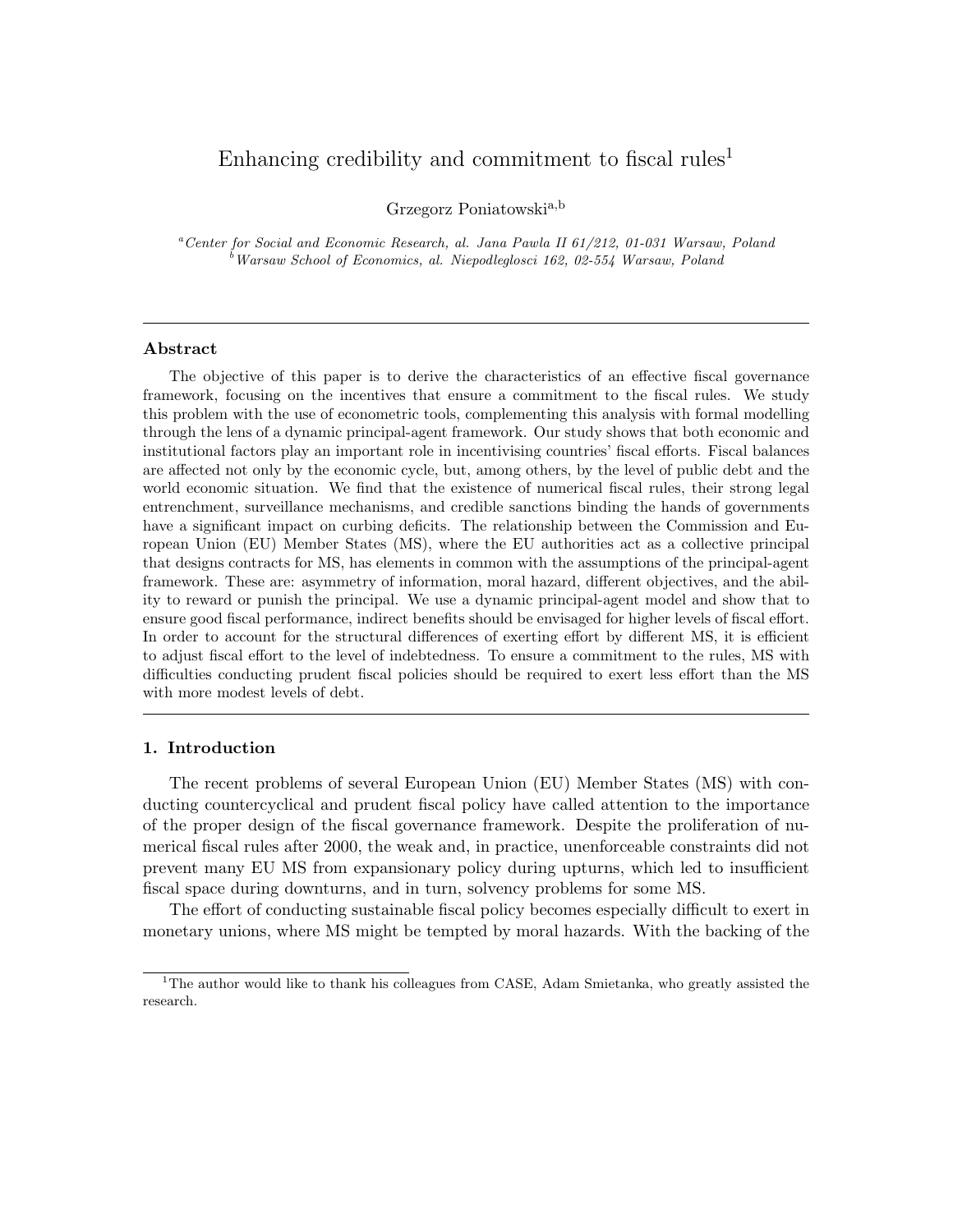entire union and under the limited control of EU institutions, European Monetary Union (EMU) MS have additional incentives to run high deficits. Thus, they may free-load and exploit both own and, to a large extent, common credibility. In such circumstances, strong and credible rules are necessary to in order to provide sufficient incentives for conducting countercyclical and prudent fiscal policy.

This paper addresses the problem of the effective design of EU fiscal governance, focusing on the EU's numerical fiscal rules, their enforcement, flexibility, monitoring, and the credibility of the sanctions for their breach. In order to define the properties of the optimal contract between EU institutions and MS, we conduct an econometric analysis of the determinants of the cyclically-adjusted balance (CAB). For this purpose we employ random effects instrumental variables regression and a large set of explanatory variables. We test significance of 20 variables suspected of being inter-related with countries' fiscal policy and compliance with fiscal rules. Among these variables are macroeconomic indicators, indexes and ratings, data on fiscal rules in place, breach of those rules, and other control variables accounting for macroeconomic situation and institutional setup.

Based on the observations from the econometric analysis, we use a game theoretical tool to describe the contractual environment. This is the incentives that agent and principal face, flow of information, the timing of decisions and the impact of randomly experienced shocks. More specifically, we build a dynamic principal-agent model, where the EU authorities act as a collective principal that designs contracts for MS, to illustrate the potential effects of changes in EU fiscal governance arrangements.

In the first part of the paper, we summarize the reforms in EU fiscal governance carried out since the establishment of the framework in 1997. We analyse the regulatory amendments concerning the strength of the rules, their flexibility, monitoring, and enforcement. The paper continues as follows. Chapter III defines fiscal effort and analyses its development in the EU between 2003 and 2017. Chapter IV complements the study by providing the results of the econometric analysis of the fiscal effort. Building on the observations from the econometric analysis, we construct a principal-agent framework to analyse the effects that different properties of fiscal rules have on the fiscal contracts. The derivation of the model and graphical and numerical results are presented in Chapter V. Chapter VI concludes.

#### 2. Fiscal governance in the EU: a bird's eye view

The fiscal framework in the EU consists of the EU instruments applicable to all EU MS, the rules applicable to members of the EMU, and national mechanisms. Furthermore, some of the instruments imposed by the EU must also be transposed into national law. The foundations of EU fiscal governance are set out in the Treaties, whereas the mechanisms themselves are defined in the Stability and Growth Pact (SGP), which was introduced in 1997. The mechanisms have a twofold nature, and thus could be grouped into preventive and corrective mechanisms. The aim of the instruments within the preventive arm is to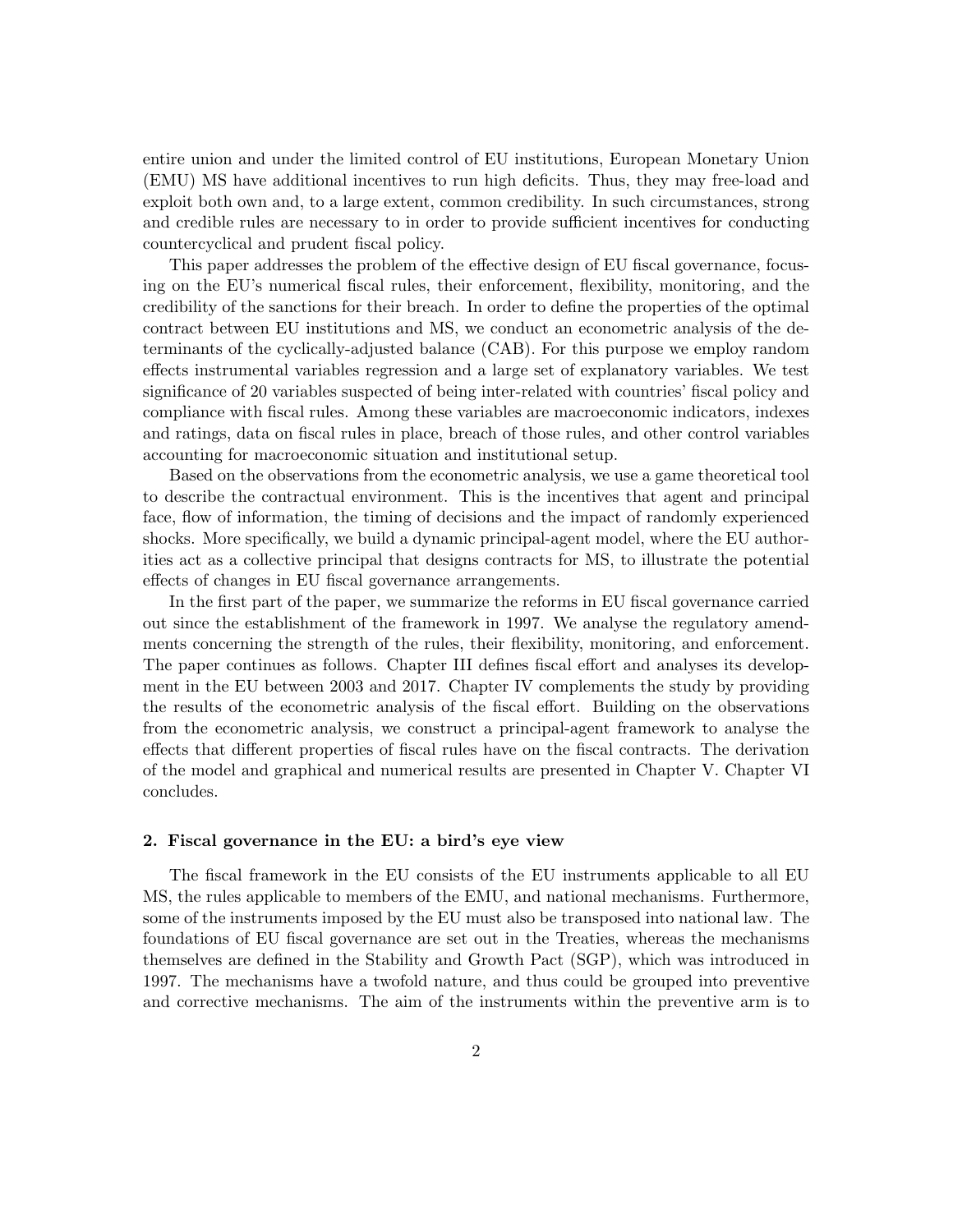ensure that fiscal policy is conducted in a sustainable manner over the economic cycle, whereas the preventive arm envisages corrective actions and sanctions in situations when rules are broken.

Since 1997, the SGP has been substantially amended three times. In its seminal version, the SGP defined Medium-Term Budgetary Objectives (MTOs) unilaterally across MS as a nominal deficit or surplus close to the budget balance. From 1997, the monitoring role was taken by both the Commission and the Council. Under the preventive arm, at least three elements were non-existent at the beginning – namely, escape clauses, corrective actions, and sanctions.

The corrective arm – the Excessive Debt Procedure (EDP) – applied to MS that breached the 3% nominal deficit, with an escape clause of special economic circumstances resulting in a 2% contraction in a given year. For MS that breached the limits, the Commission and the Council launched the EDP in order to develop tailored recommendations. In cases when recommendations were not followed, financial sanctions could be implemented. In practice, the procedures for addressing noncompliance with the recommendations were discretionary and lacked automaticity. Moreover, the sanctions were rather late. A fine in the form of a non-interest bearing deposit could be enforced at the earliest 16 months after the start of the procedure.

In 2005, the first major revision was carried out to introduce more flexibility in the procedures. The reform followed two controversial decisions of the EU Council in 2003-2004 concerning the non-enforcement of sanctions for France and Germany despite persistently breaching the 3% deficit rule. The new feature, which allowed for more flexibility, was the escape clause granted to MS, which introduced costly structural reforms. The adjustment path of the preventive arm was redefined as the adjustment of up to 0.5% of GDP per year with the value dependent on the debt overhang and the aging of society. More flexibility was also introduced within the corrective arm, since exceptional circumstances were redefined as the "below-potential growth."

After the global financial crisis, the instruments of fiscal governance were reinforced first in 2011 by the introduction of the Six-Pack Directive, and later in 2013 by the introduction of the Two-Pack<sup>2</sup> and Fiscal Compact<sup>3</sup> (mandatory for EMU MS only). The new instruments aimed at establishing more stringent rules with higher credibility due to the automation of sanctions. Moreover, the amendments aimed at better alignment of the fiscal effort exerted by MS with the business cycle. In addition, increased monitoring was introduced in the form of the autumn draft budget assessments and the mandatory establishment of fiscal councils. To achieve better alignment with the business cycle, the new rule of 0.5% of the CAB was added to the existing numerical rules namely, to the rule targeting the level of debt and the limit on nominal deficit. Furthermore, since 2011,

 ${}^{2}$ Regulation (EU) no 1173/2011 of the European Parliament and of the Council.

<sup>&</sup>lt;sup>3</sup>Title III of the Treaty on Stability, Coordination and Governance in the Economic and Monetary Union.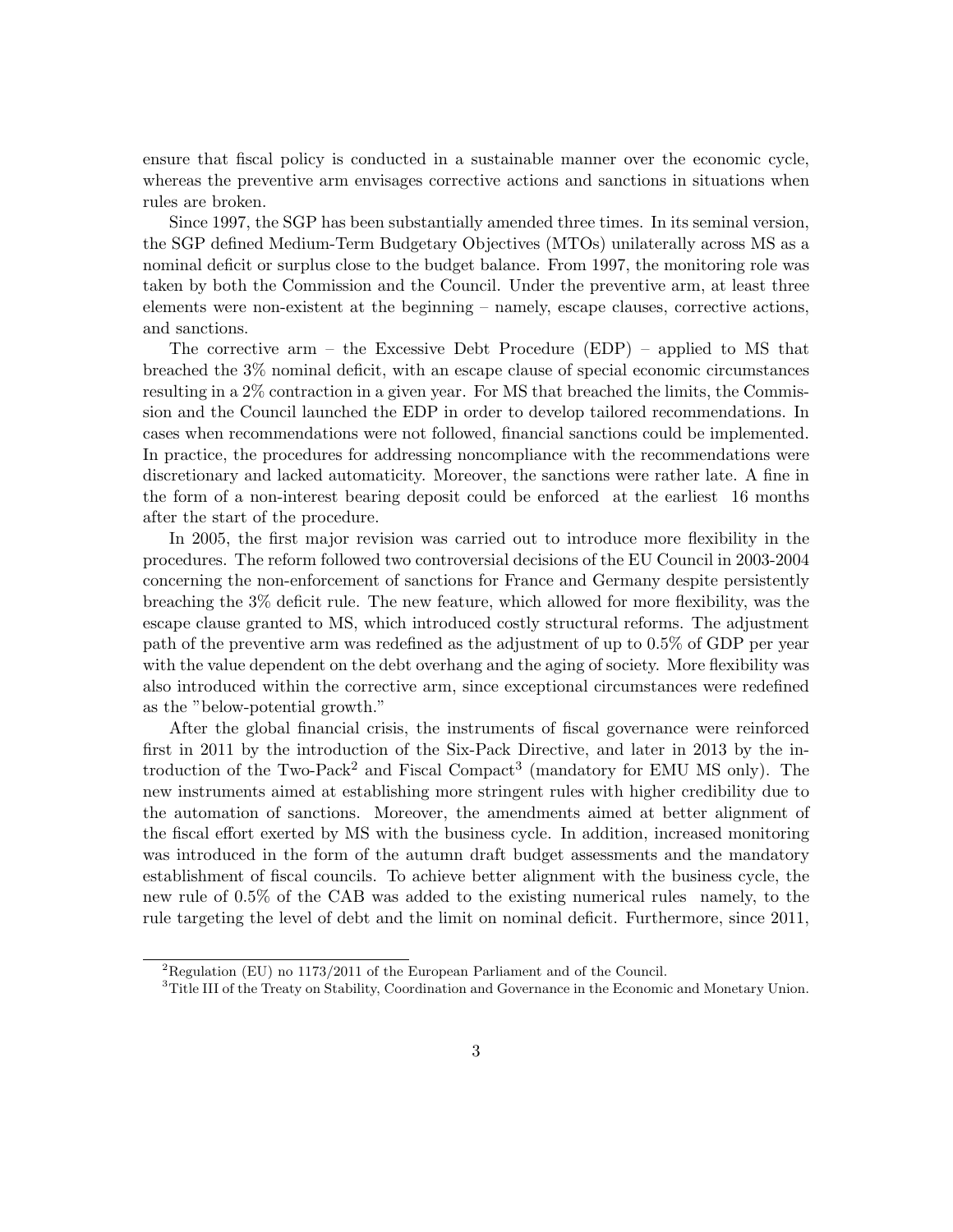|                          | 2005, SGP<br>Reform | $2011, Six-Pack$ | 2013, F is cal<br>Compact and<br>$Two\text{-}Pack$ |
|--------------------------|---------------------|------------------|----------------------------------------------------|
| Strength of the rules    |                     |                  |                                                    |
| and their legal          |                     |                  |                                                    |
| entrenchment             |                     |                  |                                                    |
| Flexibility escape       |                     |                  |                                                    |
| clauses                  |                     |                  |                                                    |
| $Flexibility-alignment$  |                     |                  |                                                    |
| to the business cycle    |                     |                  |                                                    |
| Monitoring               |                     |                  |                                                    |
| Corrective actions       |                     | ⋏                |                                                    |
| $Enforcement - strength$ |                     |                  |                                                    |
| of sanctions             |                     |                  |                                                    |
| $Enforcement -$          |                     |                  |                                                    |
| <i>automaticity</i> of   |                     |                  |                                                    |
| sanctions                |                     |                  |                                                    |

Table 1: Reforms of the fiscal rules and their enforcement

↑ denotes increase in the criterion, source: own, based on Eyraud and Wu (2015).

sanctions have also been present under the preventive arm. Non-compliance with the recommendations may now trigger further steps in the procedures, including the possibility of an interest-bearing deposit amounting to up to 0.2% of MS GDP. Furthermore, the sanctions under the corrective arm in the form of a non-interest bearing deposit amounting to 0.2% of GDP were made more automatic by the introduction of a new voting mechanism. Moreover, the timing was improved as, currently, the first sanctions could already be applied four months after a breach of the rules is detected.

The reforms introduced since 1997 affected various parameters of the fiscal framework. To simplify the complexity of the reforms, we summarize the framework by eight features and judge whether the reform might have had a positive or negative impact on each of them (see Table 1).

In recent years, substantial changes were introduced, and not only to the union - wide fiscal framework. The trend of the proliferation of national fiscal instruments along with the increasing number of fiscal councils and the strength of their mandates could be observed in the EU. Already in 2014 there were more than 100 different numerical rules in all EU MS, which is over two times more than in 2014 (Begg, 2016). Since the establishment of the Fiscal Policy Council in Sweden in 2007, almost all EU MS have introduced institutions with similar mandates designed to monitor compliance with the elevated numerical rules. Simultaneous to the increase in the number of numerical rules, problems concerning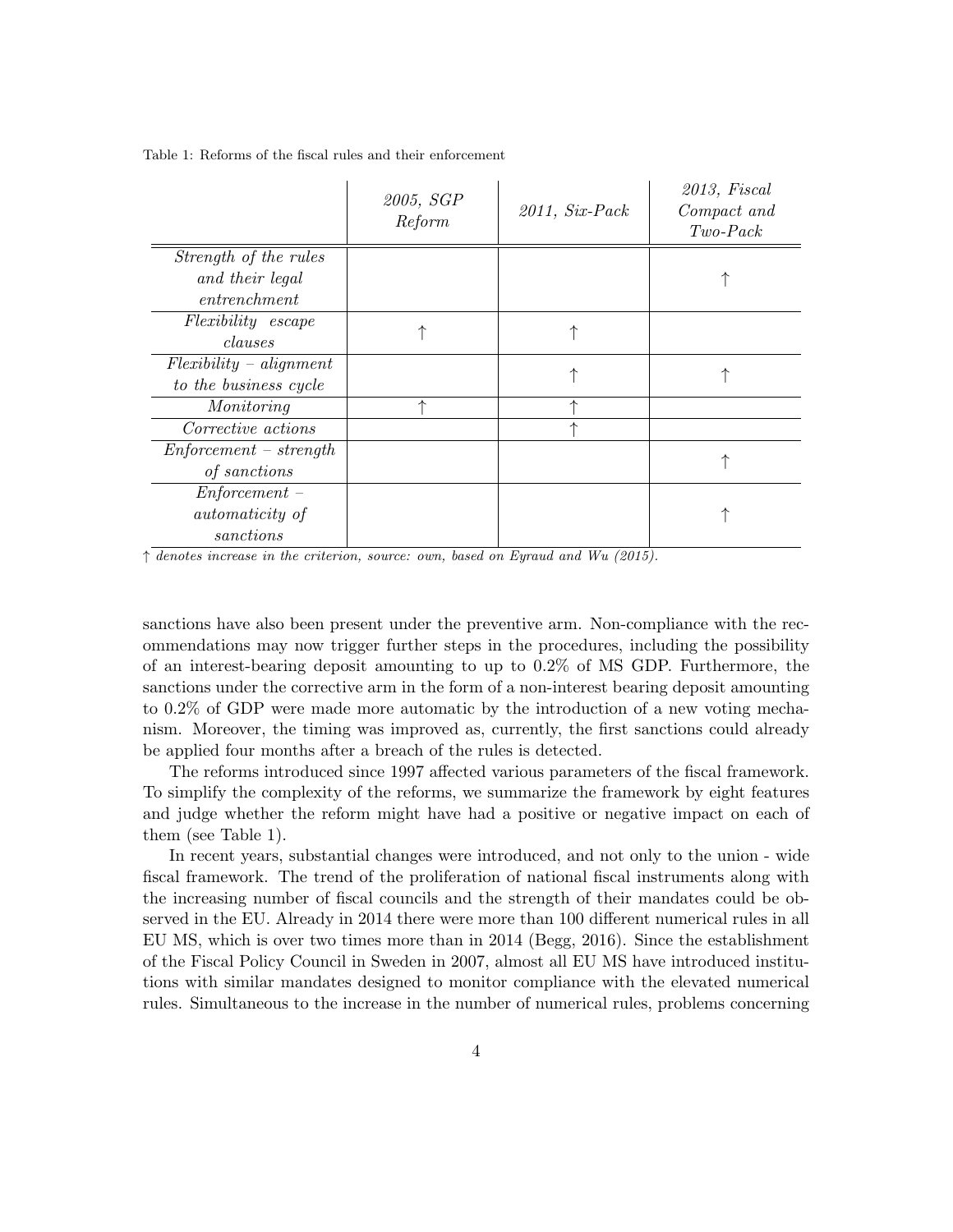commitment and enforceability were often experienced. The methods for non-compliance with the national rules and the limits imposed by the EU varied. In some cases when MS were in dire straits, the rules were simply abandoned. In other cases, the parameters of the rules were recalibrated or the obligations were met thanks to window dressing, like the reclassification of public sector liabilities (Begg et al., 2017).

#### 3. Fiscal effort in the EU and its evolution

The goal of the reforms was to establish appropriate incentives for MS, so that their efforts are aligned with the business cycle. Fiscal effort is a concept that is not directly measurable, as it aims to quantify something as intangible as "the attempt to produce something." The efforts of governments concerning deleveraging could depend on numerous factors namely, political environment, percentage of fixed expenses, and, needless to say, economic circumstances. Thus, to have a one-size-fits-all measure, some specificities must be ignored. Traditionally, fiscal effort is defined as the CAB. A more refined concept than the structural budget balance, the CAB is an indicator of the nominal budget balance corrected by a cyclical component plus a broad range of factors, such as asset and commodity prices or output composition effects (Bornhorst, 2011).

The CAB is estimated using the top-down approach – that is, as the product of the output gap and a parameter reflecting the reaction of the government balance to a change in the output gap (the so-called budgetary semi-elasticity) (Mourrel, 2014). A crucial parameter utilized for the estimation is thus potential GDP, along with the semi-elasticities of revenue and expenditure components, which serve to estimate budgetary semi-elasticity.

In this paper, in order to maximize the number of observations, we follow the traditional approach. The fiscal effort used in the subsequent analyses is the top-down estimate of the CAB of general government. The CAB was derived from the AMECO database.<sup>4</sup>

Since the measure of the CAB already incorporates the impact of the business cycle on public finance, it could be expected that the level of the so defined fiscal effort shall be independent from the economic cycle. However, it might be suspected that there are other factors that influence the level of exerted fiscal effort but are not linked directly to the MS economic cycle. Against this backdrop, as shown by Figure 1 and Figure A.6 in Appendix, the average fiscal effort in the EU was volatile between 2003 and 2017. In other words, it could be suspected that the effort defined as the CAB has been significantly affected by factors other than just the position of the business cycle.

Over the years preceding the crisis (2003-2007), the CAB fluctuated between -2.05 and -1.93%. In 2009, after the outbreak of the crisis, the value dropped to -4.86%, on average. Since 2013, the values were much more favourable, and the EU country-average ranged from  $-0.66\%$  in 2015 to  $-1.26\%$  in 2013. As shown by the graphs, structural deficits have

<sup>4</sup>The real-time dataset can be freely accessed via the FIRSTUN website http://www.firstrun.eu/.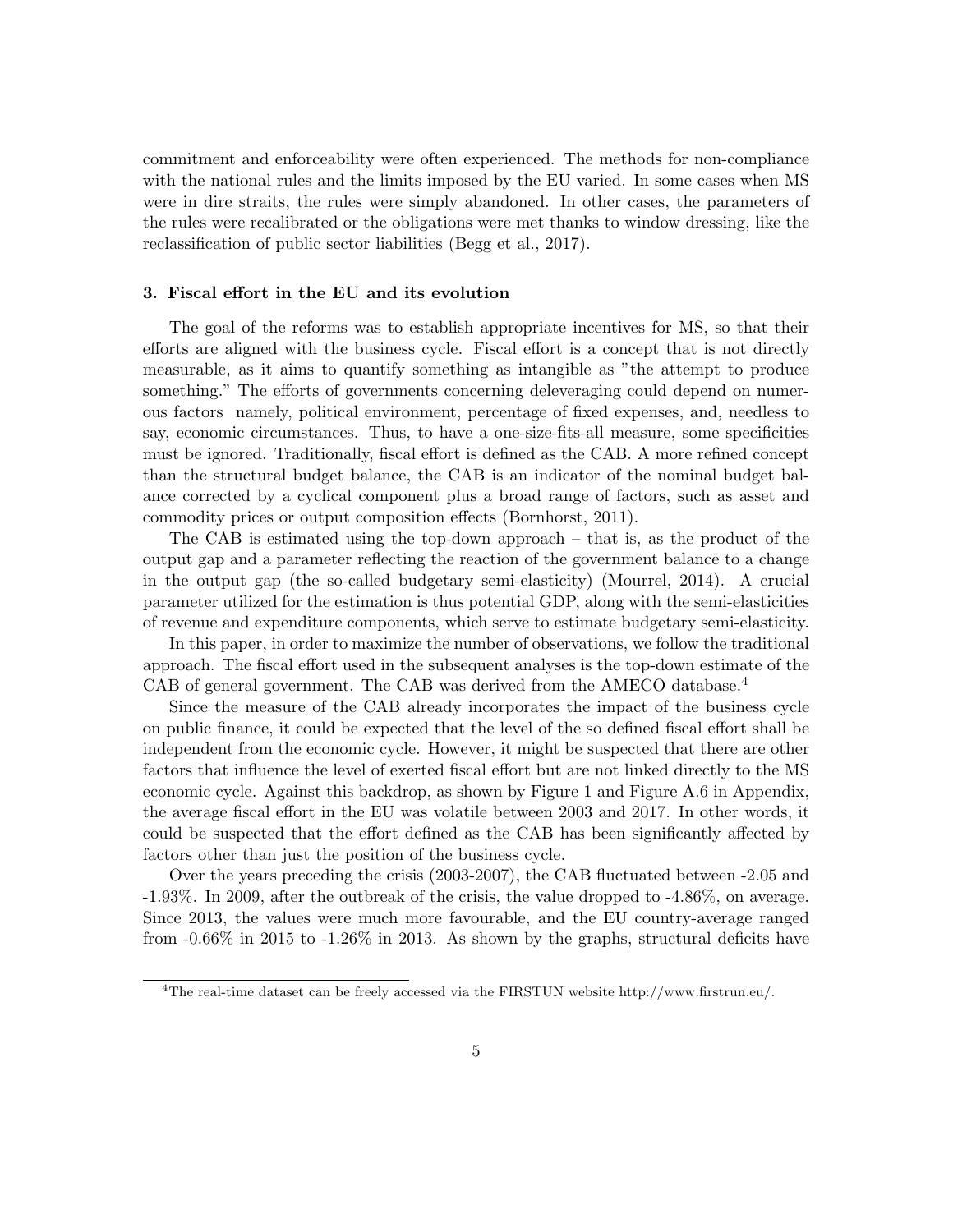

Figure 1: Formation of financial stress in sample countries

Source: own, based on AMECO, the ex-post CAB used for the analysis originated from the oldest available vintages, which was a six-year lag for observations from 2003-2011, a five-year lag for 2012, a four-year lag for 2013, a three-year lag for 2014, a two-year for lag 2015, a one-year lag for 2016, and a same assessment for 2017.

been persistent, especially before the recent reforms of EU fiscal governance. It could be concluded that the strength of the rules and their monitoring and enforcement have failed to encourage the buildup of sufficient buffers in good times. Although the output gap was positive or close to zero from 1999 to 2008, MS recorded, on average, a deficit in the CAB, which was higher than their economic growth. In turn, the level of debt between 2003 and 2014 increased by 26.2 percentage points in the EU-28 and 23.7 percentage points in the EMU.<sup>5</sup>

The high volatility of the average fiscal effort may suggest that there are other economic factors than the position of the cycle that determine the fiscal effort exerted by EU MS. As the observed fiscal effort was substantially higher before and throughout the crisis than it was after the crisis, the development of the fiscal effort may also point to the observation

<sup>5</sup>Source: Government Finance Statistics, Eurostat.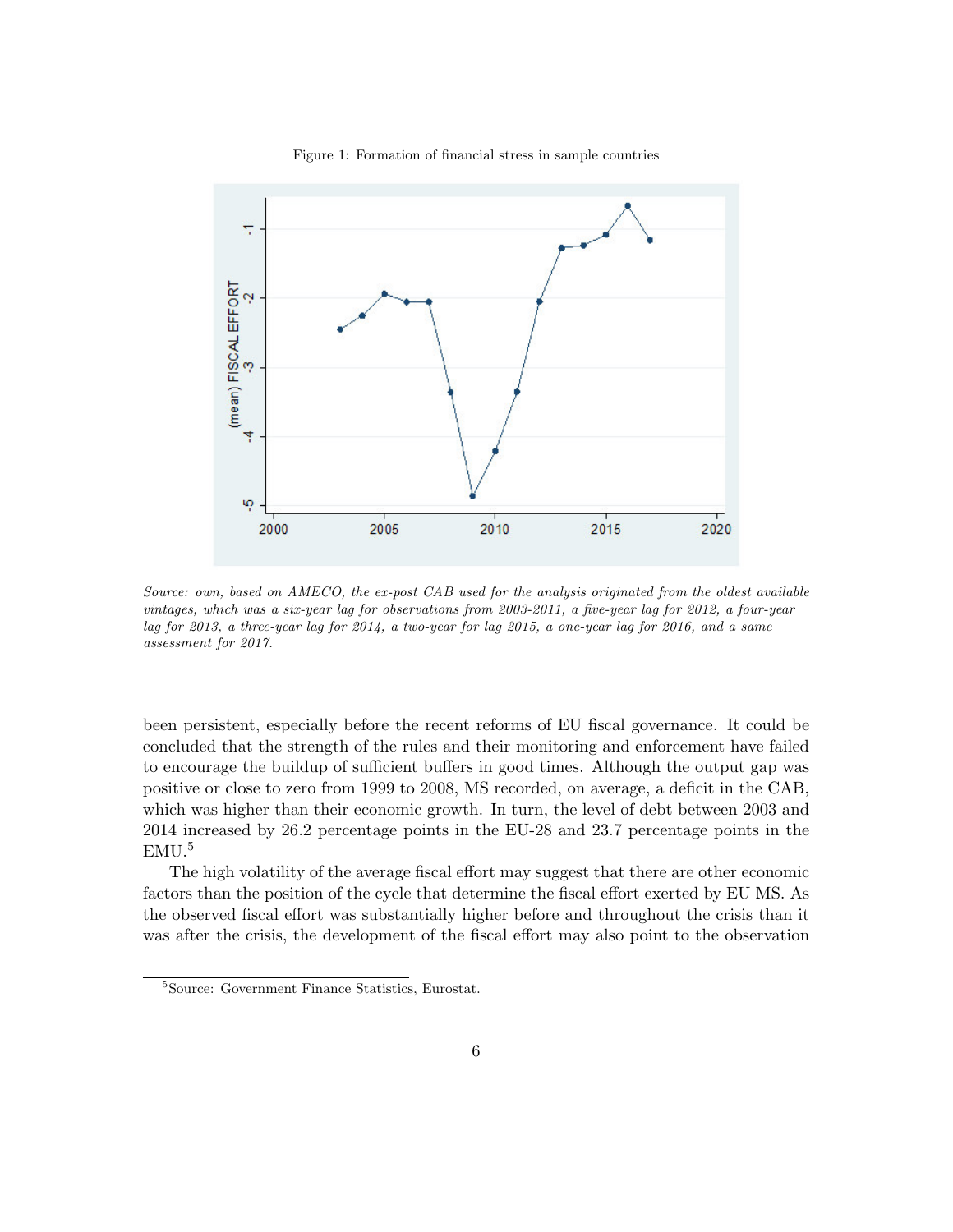that the recent reforms had a positive effect on curbing the government expenditure of EU MS.

Similar interpretations of the development of and cause behind deficits are common in the literature. The problem of the effectiveness of the EU governance framework and the procyclicality of fiscal policy was analysed, among others, by Eyraud and Wu (2015). Despite depicting that the fiscal policy was too expansionary, the authors showed that the fiscal policy was procyclical in the period of 1999-2013. The procyclicality was marked during upturns since 1999, while it was mildly countercyclical during downturns.

#### 4. Fiscal free riding in a the EMU

To verify which particular factors are behind high structural deficits and their volatility, we conduct an econometric analysis. We complement the recent literature by placing the center of gravity on numerical fiscal rules and the effectiveness of the fiscal governance reforms, while controlling for other relevant factors.

Traditionally, to investigate the factors underlying prudent and countercyclical fiscal policy or successful deleveraging, research papers utilize CAB as a dependent variable and focus on a limited group of countries and a rather short time perspective. Nerlich and Reuter (2015) focus, as we do in this paper, on the EU, and analyse the interactions between rules and fiscal space, which is understood as a country's room for manoeuvre concerning fiscal policy. They find strong evidence for fiscal rules being associated with higher fiscal space. They also argue that a country with either low or high fiscal space might introduce fiscal rules to either increase its fiscal space in the future or preserve good conditions. The strongest positive impact could be attributed to expenditure rules and balanced budget rules.

Plekhanov et al. (2007) analyse the determinants of fiscal consolidations in OECD countries using, among other tools, cross-country econometric analysis and model-based simulations. The authors analyse deep factors of successful consolidations and classify these consolidations in order to explain the key factors in their success. The analysis revealed that fiscal consolidations are usually initiated during times of fiscal distress, as reflected in high and rising public debt levels and relatively weak economic activity. Revenue-based fiscal adjustments have tended to be less durable than consolidations, which rely on cuts in current expenditures. According to the results of the econometric analysis, institutions and government stability are important determinants of successful fiscal adjustments.

Cevik and Teksoz (2014) examine the determinants of fiscal policy behavior on a broad sample of countries within the period 1990-2012. Their empirical results show that discretionary fiscal policy has an inertial nature. Namely, debt overhang and output gap determine future balances. In addition, the authors find the role of financial, demographic, and institutional factors to be significant. Importantly, fiscal rules and a higher institutional quality reduce the volatility of the fiscal balance over time.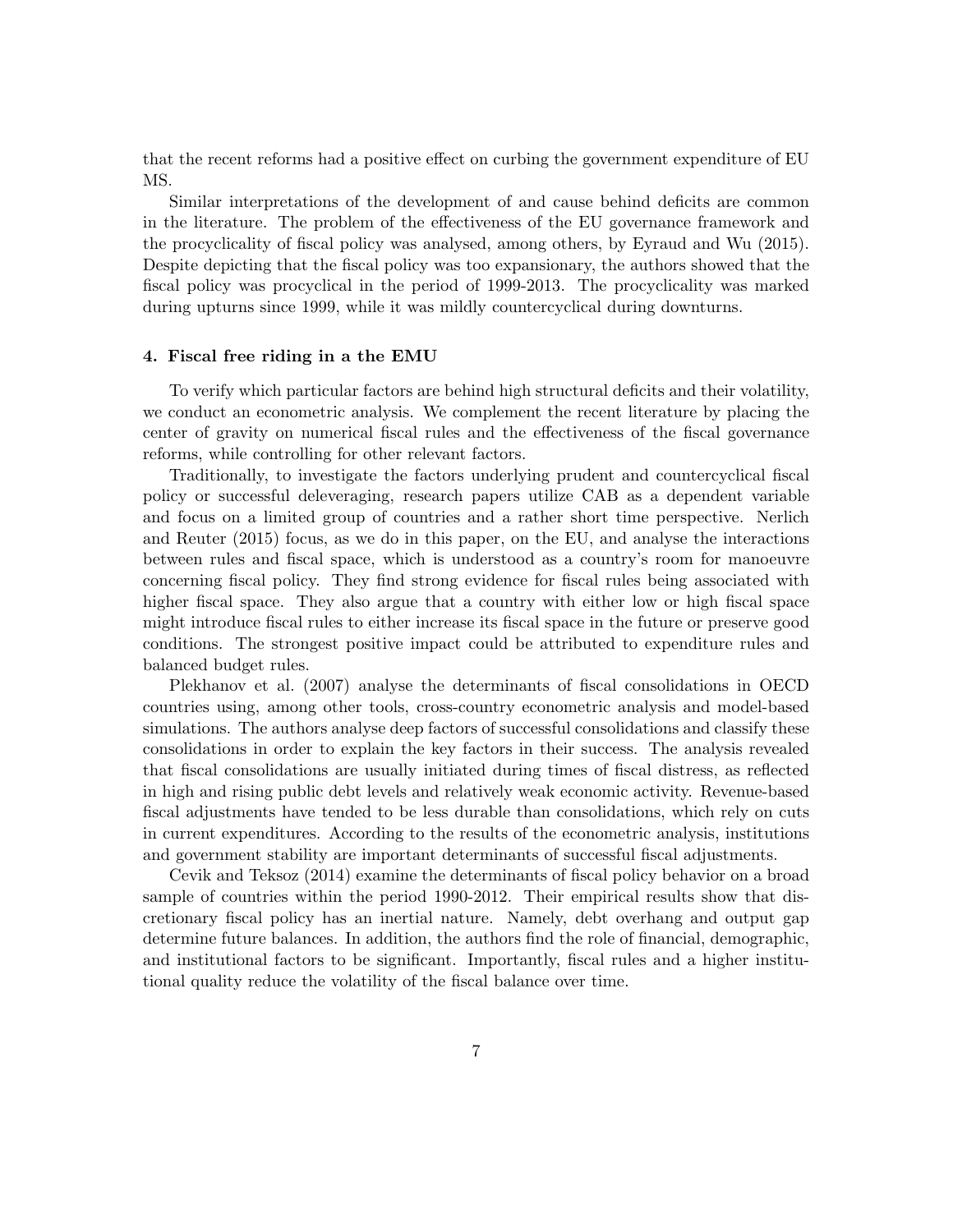In this paper, we employ an empirical model to explain the inter-relations between fiscal effort and both economic and institutional factors in a panel of 27 EU MS between 2003 and 2017. As the left-hand side variable, we utilize the CAB from the annual macroeconomic database of the European Commission's Directorate General for Economic and Financial Affairs – AMECO.<sup>6</sup> To obtain as long a time series as possible, we use the longest possible vintage of the CAB available. Thus, we use a six-year lagged estimate for years 2003-2011, a five-year for 2012, a four-year for 2013, a three-year for 2014, a two-year for 2015, a one-year for 2016, and an ex-ante assessment for 2017. As the estimates of the CAB could be revised quite substantially, we use ex-post estimates in order to have the most accurate indicators of fiscal effort, which is less accurate when estimated in real time.<sup>7</sup>

The initial database contained 20 variables suspected of being inter-related with countries' fiscal policy and compliance with fiscal rules (see summary in Table B2 and B3, Appendix). Among these variables are macroeconomic indicators, indexes and ratings, data on fiscal rules in place, breach of those rules, and other control variables, such as the year when the SGP was reinforced, in the form of a dummy variable.

The explanatory variables included in the database could be grouped into macroeconomic and institutional variables. The macroeconomic variables aimed at explaining the internal and external conditions of conducting sustainable fiscal policy, which likely may go beyond the business cycle already incorporated in the CAB. Nevertheless, we use the real GDP growth rate to test whether this impact was fully captured. To account for difficulty in exerting effort, we also include variables related to current debt burden namely, the current debt-to-GDP ratio, the debt-to-GDP ratio in 2003 (to control for different levels of indebtedness at the beginning of the analysed period), and the cost of debt represented by the yield on government bonds with a 10-year maturity. Furthermore, as a proxy of the current external economic situation, we use the IFO Business Climate Index.

Concerning institutional variables, in the first instance, we include the Fiscal Rules Index (FRI), which is a proxy on how much policy makers are restrained by the fiscal rules. The index is estimated by the EC services and available for the majority of the EU MS. The index encompasses coverage of the various rules, their statutory base, monitoring and enforcement mechanisms, as well as experience with respect to the rule. The FRI covers numerical rules (such as budget balance, debt, expenditure, and revenue rules) on all levels of government.

Finally, we introduced dummy variables for the EDP (being in place in a given year and for a given country), for the EU fiscal reforms (introduced in 2005, 2011, and 2013), and for the well-defined financial sanctions in place more specifically, for the MS covered by the Fiscal Compact after 2013.

The large number of potentially correlated covariates available in each of these two

 ${}^{6}$ See http://www.firstrun.eu/ for real-time data from the AMECO database.

<sup>&</sup>lt;sup>7</sup>For the discussion of the reasons and magnitude of the CAB revision, see Busse (2017).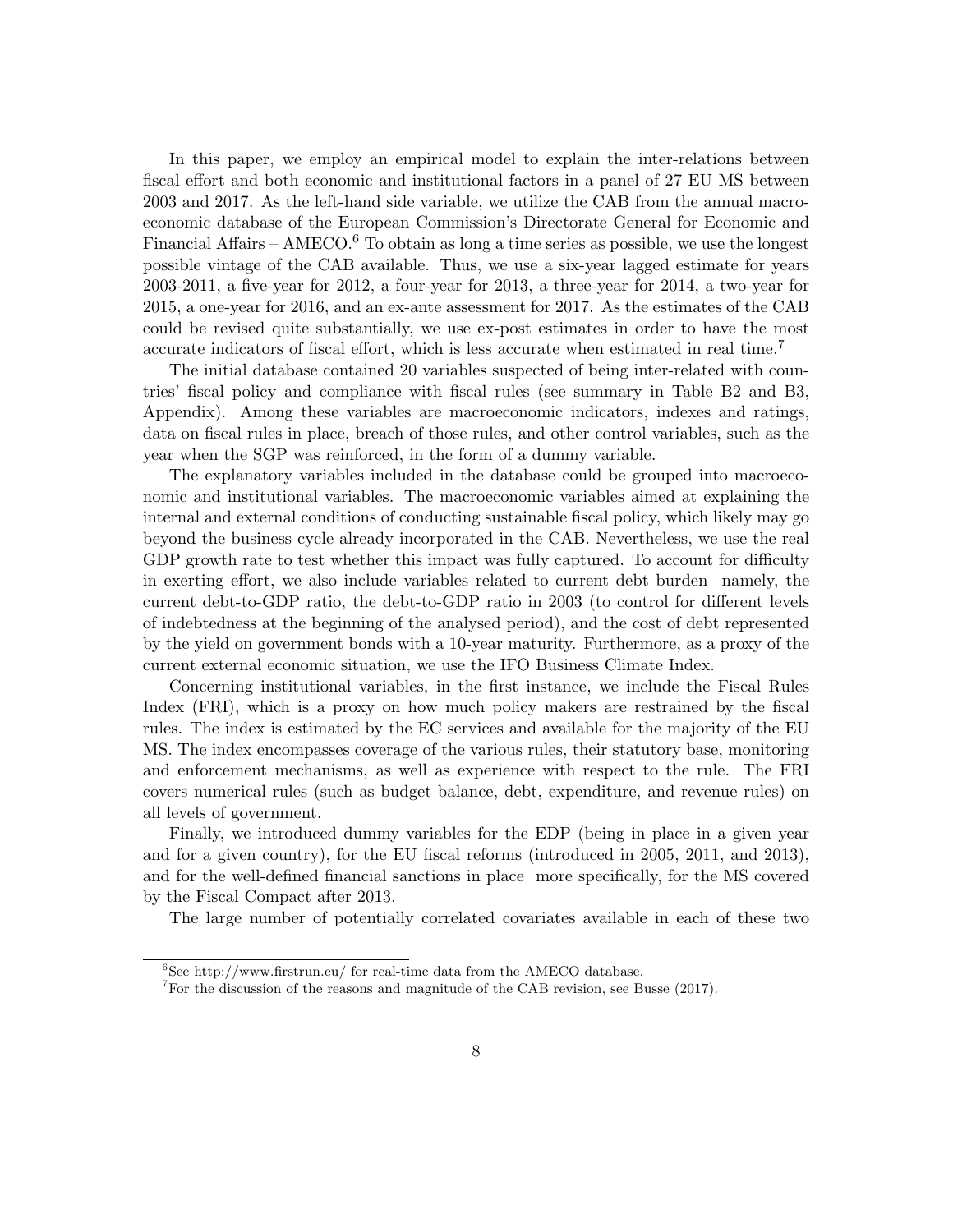vectors means that the model space is limited and allows for comparing only plausible specifications. To verify the link between these time-variant and/or country-specific variables, we use a random-effects specifications of the form:

$$
FE_{i,t} = \alpha + \beta MACRO_{i,t} + \gamma INST_{i,t} + u_{i,t}
$$
\n<sup>(1)</sup>

Within the macro variables reported in the final specification (Appendix – Table A2: Estimation Results), the IFO Business Climate Index and the general government debt ratio were included. As the analysis showed, the growth rate was not statistically significant, meaning that EU MS exert fiscal effort independent of GDP growth. However, according to the estimates, it is easier to exert effort when the external economic situation is favourable and the debt overhang is low. The one percentage point increase in the level of debt resulted in a 0.015-0.025 percentage point decrease in the CAB, depending on the model specification.

Highly interrelated with fiscal effort is effectiveness of institutions, included in the model in the form of the FRI. All in all, an increase in the index, which ranged from a minimum value of -0.959 to a maximum of 3.868, resulted in a 0.74-0.78 percentage point improvement in the CAB. In addition, fear of sanctions was important for commitment to prudent fiscal policy.<sup>8</sup> In the group of economies covered by the Fiscal Compact, fiscal effort was 0.95 to 1.75 percentage points higher.

In order to verify whether specific properties of the institutional framework have a role, we also test the significance of specific types of rules. For this purpose, we eliminate the FRI from the right-hand side variables (see specification B and E) and include dummies standing for the presence of particular rules. We find that the existence of only expenditure rules has a strong impact on fiscal effort. The existence of such resulted, on average, in a 2 percentage point improvement of the CAB. In addition, we find that the presence of other rules did not have a statistically significant impact on fiscal effort.

We also test the impacts of the reforms in 2005, 2011, and 2013, bearing in mind the parameters of the fiscal framework, which were affected (see Table 1). We find that the SGP reform in 2005, which provided more flexibility, had a negative influence on the exerted fiscal effort, whereas the changes introduced in 2011 had a substantial positive impact. After the 2011 reform, all EU MS have exerted more effort by approximately two percentage points. Amendments to the framework, which have been operational since 2013, were not proven to have a significant impact.

As there is likely an endogeneity problem related with the simultaneity between the change in debt and fiscal effort, we also estimate an instrumental variables regression. More specifically, to correct for the endogeneity issue, we instrument the contemporaneous level

<sup>&</sup>lt;sup>8</sup>Namely, the increased automaticity and strength of sanctions after 2013 in the EMU, Denmark, and Romania, which are bound by both the fiscal and economic coordination provisions of the Fiscal Stability Treaty.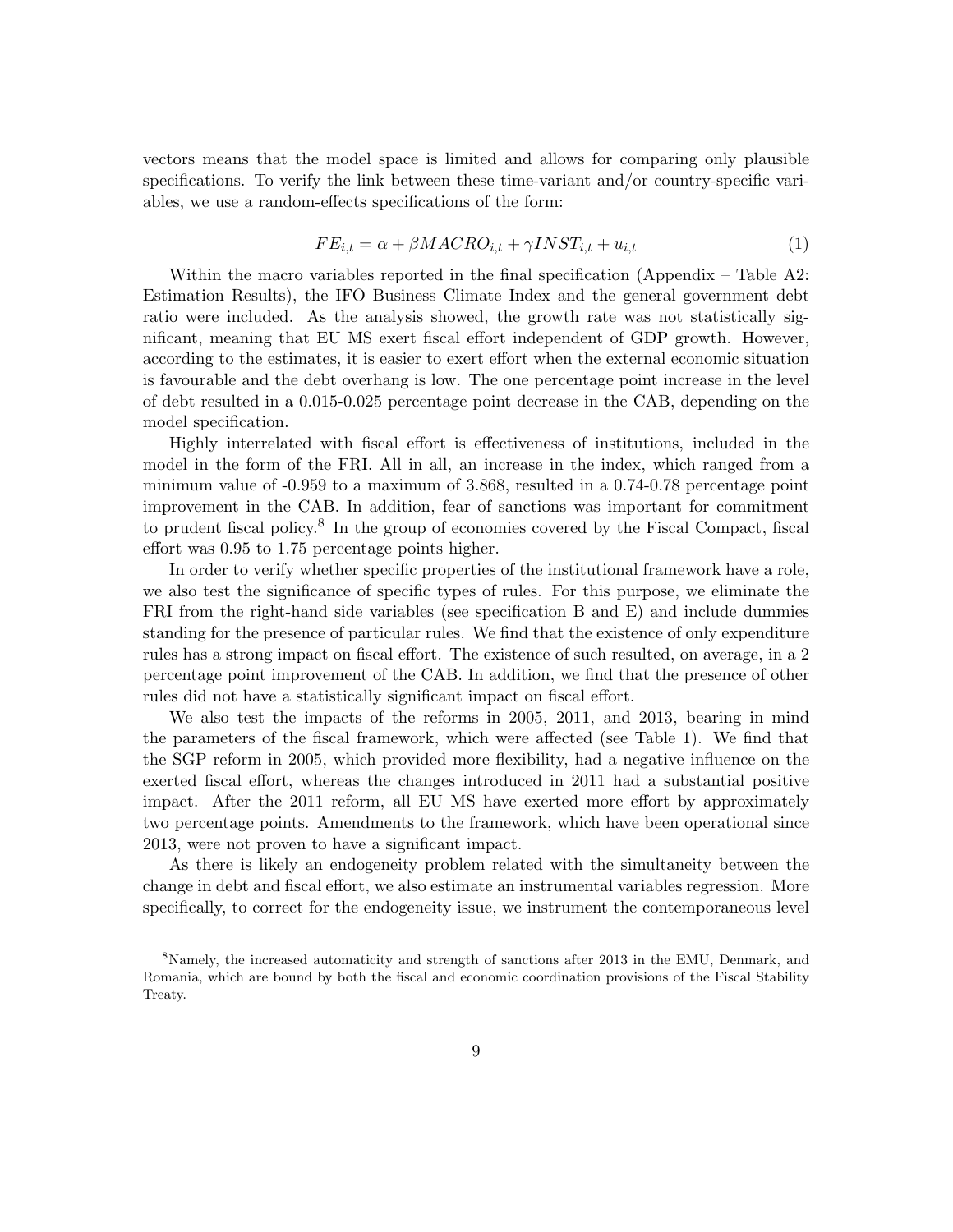of debt with its initial level and all other right-hand variables (columns D-F, Table B4, Appendix).

Since, as the econometric analysis proved, the fiscal effort does not depend on the stage of the business cycle, the ex-post CAB is a good proxy of fiscal effort. Nevertheless, the effort is affected by the external situation and the debt overhang. MS are tempted to spend more when the world economic situation is worse and when their indebtedness is high. The second observation might relate to the debt servicing cost, which usually increases more than proportionally with the increase of debt, or partially to the fact that some long-term features of MS conducting expansionary fiscal policies are not addressed by the set of explanatory variables. The estimates also proved that some features of the institutional setup have an especially significant impact. The results provide clear evidence that expenditure rules and the inevitability of sanctions are effective features of the institutional setup that help to curb government expenditure. However, we are modest in interpreting the causality of institutional factors. We bear in mind that institutions may impact fiscal effort and that fiscally responsible governments might be more willing to improve the institutional setup. As the FRI grasps both national and super national instruments, we suspect that the causality is rather of the first type.

The evidence from the econometric analysis proves the plausibility of the assumptions of the principal-agent framework. Firstly, the EU institutions react to economic conditions in EU MS with a delay and with a certain amount of noise. As the EC monitors and evaluates aggregate real-time figures, it does not have an entirely clear picture of the effort that led to a certain level of "fiscal" output. The issue of private information is an inherent feature of the relationship between the Commission and MS, as well as an important feature of principal-agent framework (Hodson, 2009).

Moreover, the political incentives of the Commission and EU MS differ, with national governments being tempted by higher spending to increase their chances for reelection. On the contrary, the Commission aims at optimizing the economic situation of all MS and does not have such strong incentives to allow for expansionary fiscal policy. This is also an important element of the principal-agent relationship present in the EU fiscal governance framework, namely payment for effort. In the case of fiscal balances exceeding the limits, EU institutions are able to impose financial sanctions in form of both interest bearing and non-interest bearing deposits. The gains of MS of conducting prudent and sustainable fiscal policy could also be indirect in the form of country-specific recommendations and pressure from financial markets (Gros and Alcidi (2015)).

The view on the relationship between the Commission and MS through the principalagent lens has already been offered by a number of political economy papers (see e.g. Hodson (2009); Hussein and Menond (2003); Mahera et al. (2009)). In this paper, we go beyond the qualitative framework and show quantitatively what the impact might be of different features of EU fiscal governance on the effort and credibility of the contract between the principal and agent. To contribute to the understanding of this dynamic relationship, we employ a fully-developed continuous-time principal-agent model, and present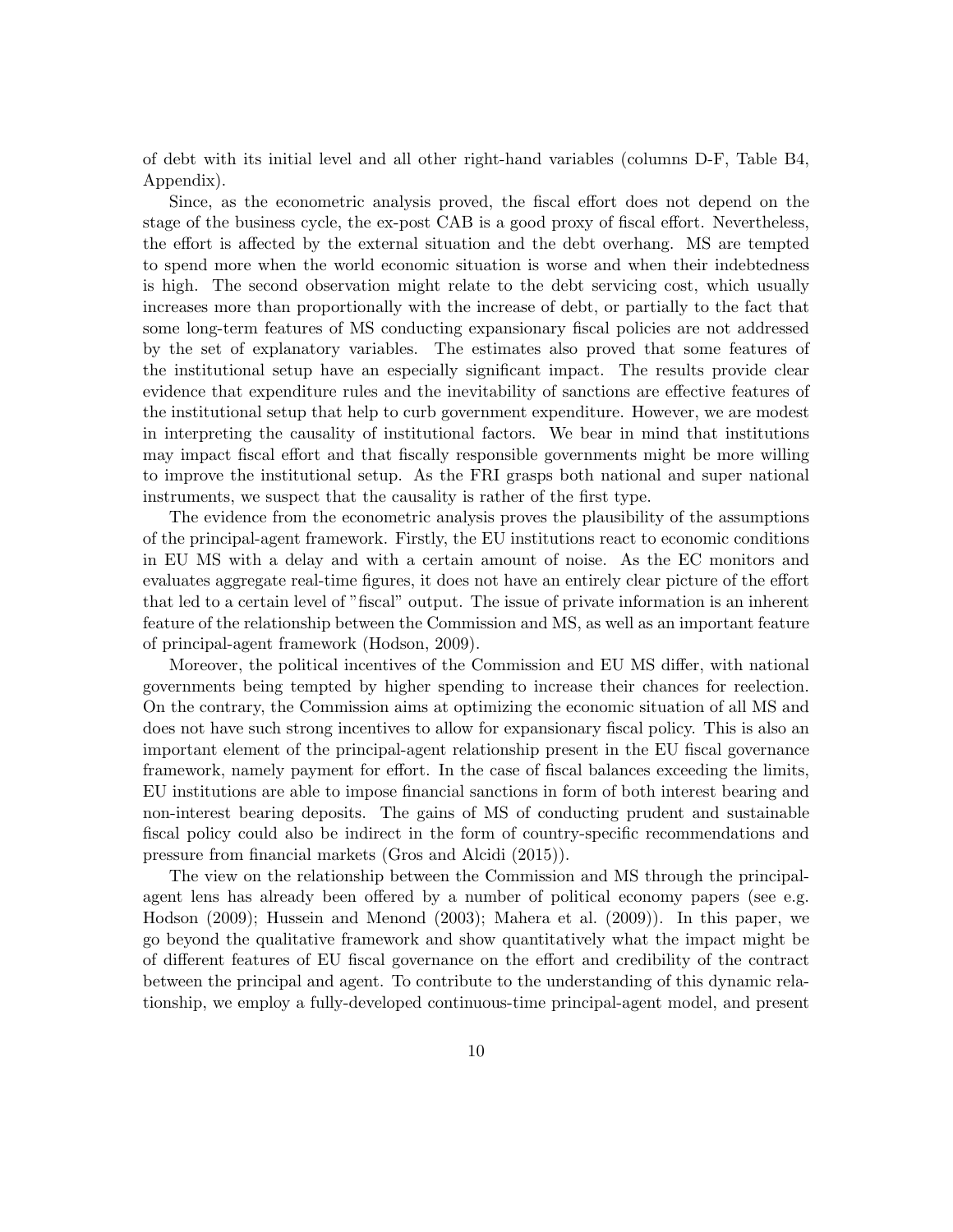a sensitivity analysis of the results to particular changes in the parameters of the model. Keeping in mind the political constraint of introducing fiscal rules perfectly adjusted to each MS, the next section aims at answering the following questions:

- How to design an optimal fiscal contract in terms of payoffs and obligations?
- How does the current setup differ from the optimal contract?
- What are the properties of the contract which make it credible that is, when will agents meet their contractual obligations?
- How to design the contract to account for the different costs between MS in exerting fiscal effort?

#### 5. The model

The model used in this paper builds on the major contribution of Sannikov (2008), which developed the method for deriving and studying continuous-time principal-agent problems. Compared with the discrete-time recursive approach, the method proposed by Sannikov is less computationally intensive and easier to execute.<sup>9</sup> Moreover, it enables us to study dynamics in an infinite time horizon.

To derive the optimal contract in the complex stochastic dynamic setup, a number of mathematical derivations are necessary. Since the paper concentrates on the applied side of the model, some of the technicalities were omitted in the main body of the paper.

In the contractual environment of the model, the effect of MS fiscal effort, which is observed in real time, is the nominal level of debt. The level of debt evolves according to the equation:

$$
dD_t = A_t dt + \sigma dZ_t \tag{2}
$$

where  $Z_t$  stands for a random motion process which could be associated with all random exogenous factors. Parameter  $\sigma$  is known and stands for the strength of imperfect action monitoring.  $A_t$  could be associated with fiscal effort.

As the econometric analysis proved,  $Z_t$  in reality refers to the economic situation associated with the business cycle. Since these factors cannot be perfectly monitored by the Commission, the effort of MS is to some extent unknown. The Commission is able to observe the CAB, but based on ex-ante estimates, it cannot be completely accurate in judging the fiscal effort exerted by the MS.

The principal maximizes its profit, which we associate with the fiscal stance of the MS. The maximization of profit takes place before the arrangements start. The principal needs

<sup>&</sup>lt;sup>9</sup>See e.g. (Holmstrom and Milgrom, 1991) or Phelan and Townsend (1991) for a computable long-term discrete-time framework.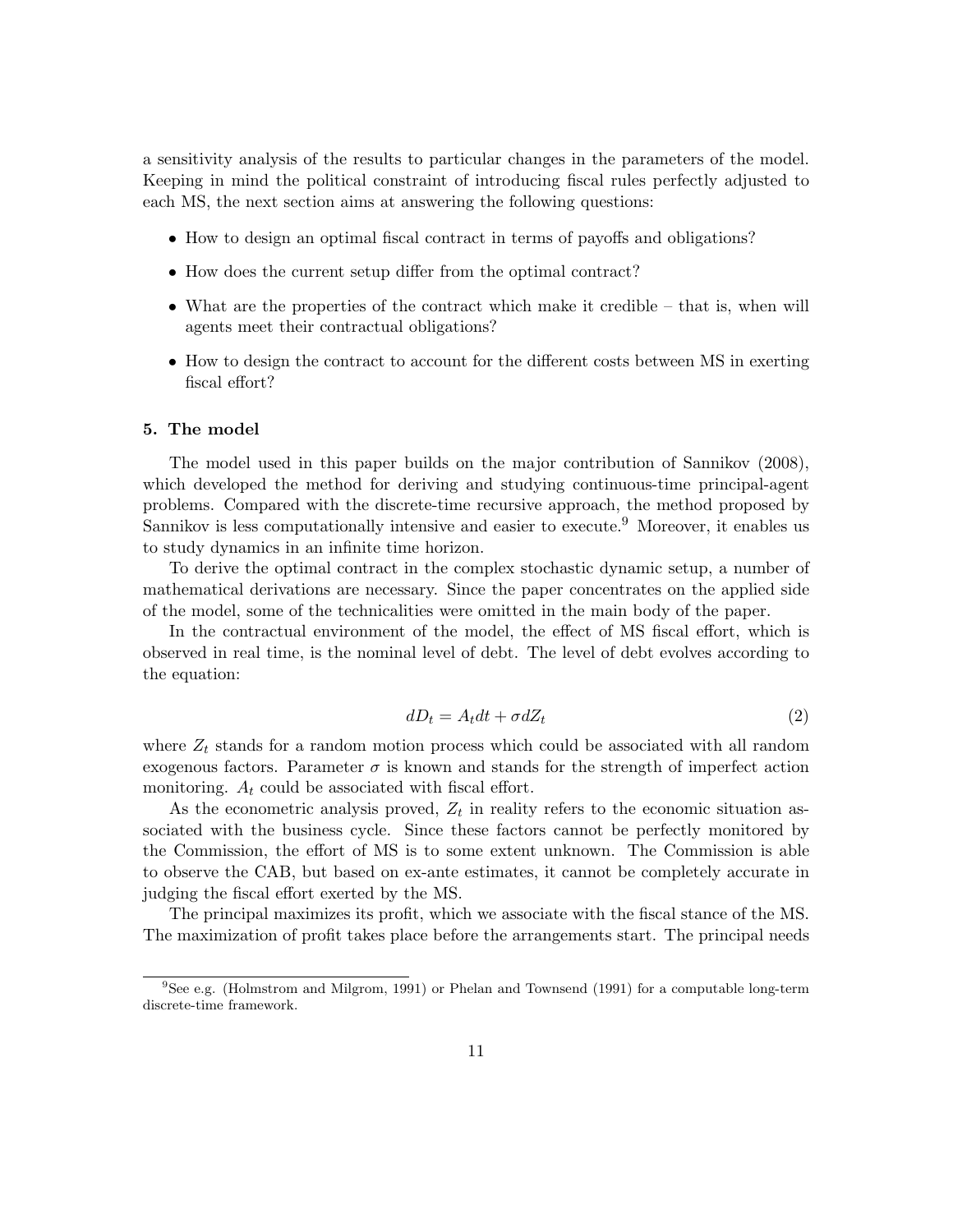to commit to a long-term contract and follow the rules it had implemented. Thus, in this model approach, once the rules of the game are established, they cannot be modified.

The principal's intertemporal profit could be characterized as:

$$
U_0^A = E\left[r\int_0^\infty e^{-rt}(A_t - P_t)dt\right]
$$
\n(3)

where r is a common discount rate and  $P_t$  stands for the pay-off scheme for the exerted effort. This could be treated as a synthetic measure of the Commission's penalties and rewards for being a member of the EMU and for conducting sustainable macroeconomic policy.

The principal's maximization problem is subject to delivering the agent reservation utility –, namely, the boundary utility of being a member of the EMU  $(W_0)$ :

$$
W_0 \le E\left[r\int_0^\infty \left(e^{-rt}(u(P_t^*) - h(A_t^*))dt\right)\right]
$$
\n(4)

where  $u(P_t^*$  $(t<sup>*</sup>)$  is agent's utility from the rewards from the Commission and EMU membership in the optimal contract, whereas –  $h(A_t^*)$  is the disutility from exerting effort – namely, the political cost of tightening government expenditure.

In addition, the contract needs to be incentive compatible, which means that it must always be profitable for the agent to exert the level of effort envisaged by the principal. So that, for any  $P_t$  and  $A_t$ :

$$
E\left[r\int_0^\infty \left(e^{-rt}(u(P_t) - h(A_t))dt\right)\right] \le E\left[r\int_0^\infty \left(e^{-rt}(u(P_t^*) - h(A_t^*))dt\right)\right] \tag{5}
$$

The equations (1-4) describing the assumption of the framework depict that the contracts are history dependent. In order to solve the problem, it needs to be reformulated in terms of the expected continuation pay-off. The expected lifetime payoff, as proved by Sannikov using the martingale representation theorem, is the variable that fully describes the contract at any stage. The continuation value accounts for the accumulated future promises of the agent, who expects increased benefits from the EU after it conducts its policy in accordance with the rules, and decreased benefits after the rules are not satisfied.

The optimal control problem takes the form of:

$$
F(W_0) = max E \left[ r \int_0^\infty e^{-r(u-t)} (A_u - P_u) dt \right]
$$
 (6)

with respect to  $A_u$  and  $P_u$ , such that the law of motion of the continuation value is satisfied:

$$
dW_t = r(W_t - u(C_t) + h(A_t))dt + r\Omega_t(A_t)(dY_t - A_t)dt
$$
\n<sup>(7)</sup>

The continuation value denoted by equation (5) decreases in time with every repayment, but at the same time increases as future payoffs become closer at hand.  $(r(W_t - u(C_t) +$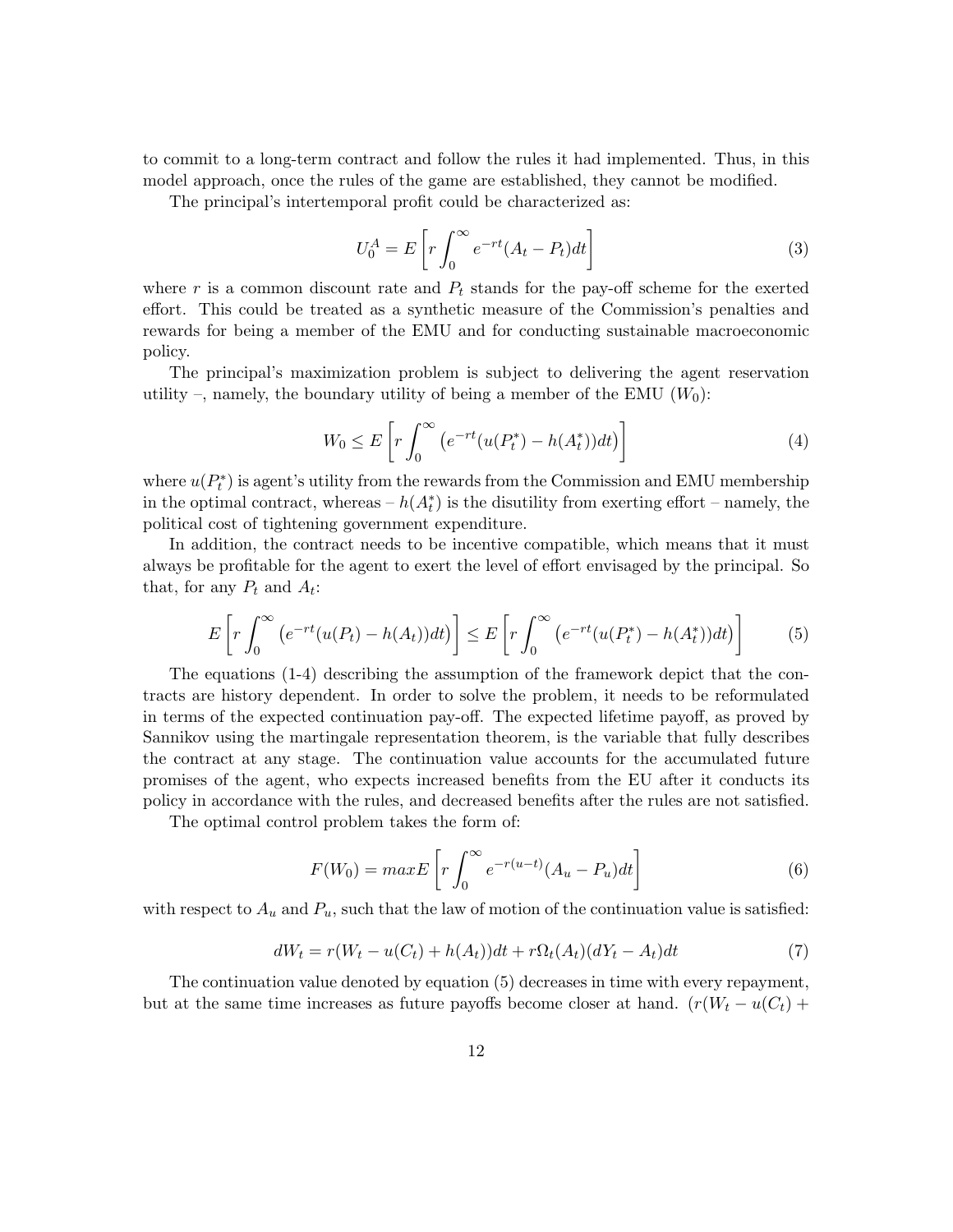$h(A_t)$ ) could be regarded as the drift of the continuation value since the innovationdependent component  $r\Omega_t(dY_t - A_t)dt$  with a mean of zero.

As shown by Sannikov, the optimal contract must terminate in specific situations that is, after sufficiently poor performance or sufficiently good performance. The fulfilment of future promises for exerting extra effort might appear to be too costly for the principal  $(W = W)$  or might be not worth providing any incentives  $(W = 0)$ . Retirement might be associated with the situation when MS abandon EU fiscal arrangements. An example of such a situation might be the exit of the MS from the EMU, which was heavily speculated when Greece encountered severe problems with servicing its debt. In the situation when the agent is retired, the principal provides constant retirement profit of the form:

$$
F_0(u(P)) = -p \tag{8}
$$

Omitting the time index, the solution of the above- described optimal control problem must satisfy the Hamilton-Jacobi-Bellman (HJB) equation of the form:

$$
F''(W) = min_{C, A>0} \left[ \frac{F(W) - A + C - (W - U(C) + h(A))F'(W))}{r\Omega^2 \sigma^2/2} \right]
$$
(9)

subject to boundary condition  $F(0) = 0$ ,  $F(\tilde{W}) = F_0(\tilde{W})$  and  $F'(\tilde{W}) = F'_0$  $C_0(\tilde{W})$ .

#### 6. Results

#### 6.1. Optimal contract

The key assumption to the model, which makes it solvable, is the assumption of the perfect-commitment of the principal. The agent, assuming its rationality, will always optimize its action at any period, it will decide on the level of effort that maximizes its discounted value of future payoffs.

In a situation when the agent does not believe in the fulfillment of the principals promises (e.g. the imposition of sanctions for breaching the rules), the agent's behaviour would not be optimal. In order to meet the political constraints in imposing the sanctions, it must be ensured that even if the sanctions appear, the agent's reservation utility is met (see equation  $(3)$ ) – that is, it is still profitable for the MS to continue the contract even if the sanctions appear. Practically, the fear of sanctions will lead to the situation when the rules are breached only in extraordinary situations.

The credibility of fiscal instruments is obtained by the numerical properties from the beliefs about the inevitability of sanctions for breaching the rules. In order to estimate the properties of the rules, we search for the solution of the second-order non-linear equation (see equation (8)). To find the largest slope of  $F(W)$ , we iterate among potential solutions for different  $F'(0)$  and verify whether the boundary conditions are met. As in Thakur (2015), to solve the differential equation, we use Runge-Kutta numerical method and search for the roots of the non-linear function using the bi-section style method.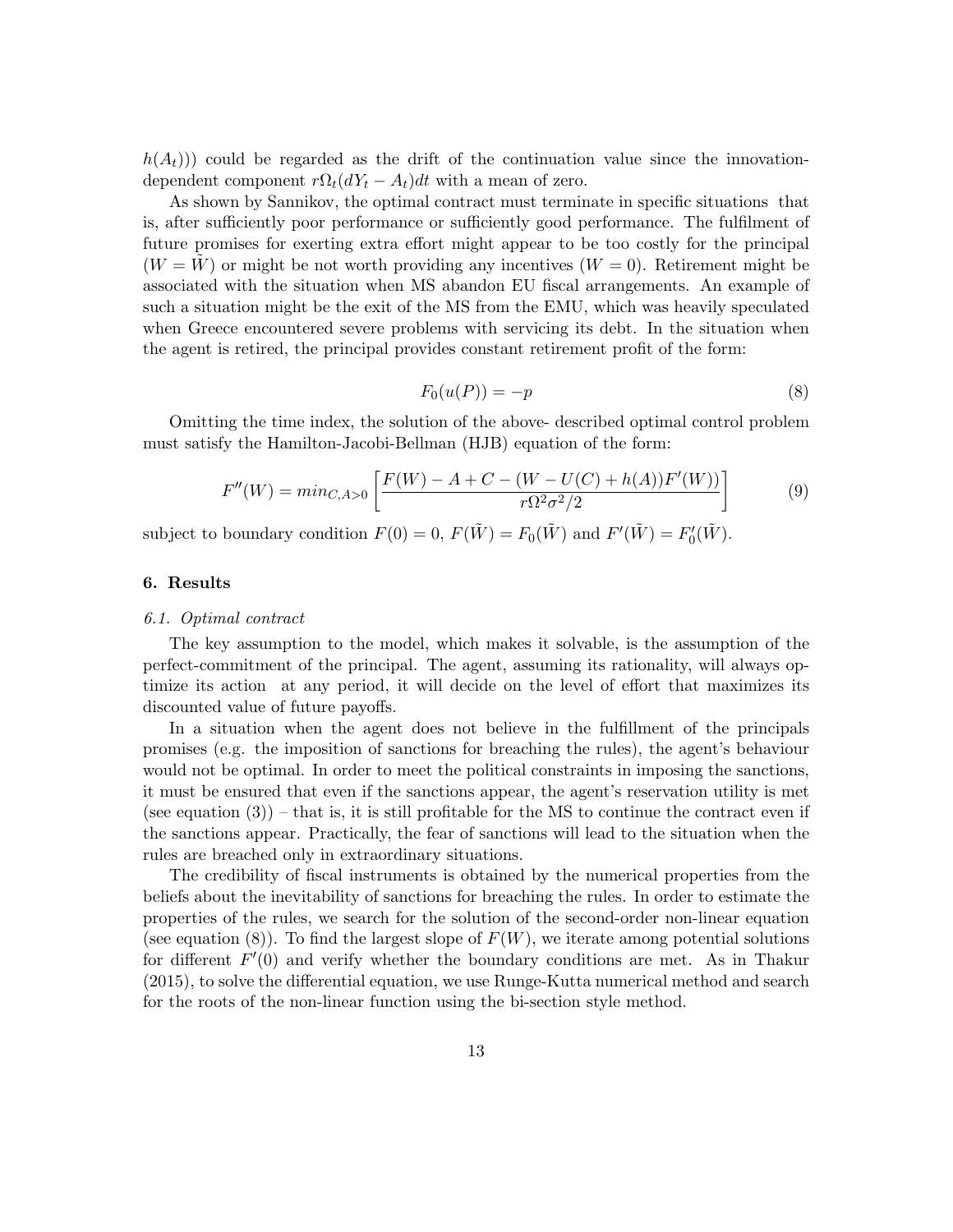The objective is not to show specific values but rather general observations on what the optimal contract looks like. Thus, in order to verify the properties of different contracts, we assume the functional form of the utility function and value of parameters in a manner similar to Sannikov  $(2008).^{10}$ 

In the optimal contract, the principal adjusts its payment  $(p(w))$  to the agent's continuation value to provide proper incentives for exerting more effort and to ensure that it will be profitable for the agent to continue the contract (see Figure 2). The payment increases more than proportionally with the exerted effort to account for the increasing political costs of a higher fiscal effort. However, in cases of extremely positive tailwinds, it might be unprofitable for the principal to continue the contract. A similar situation may appear when the agent's continuation value drops to 0.

The dynamics of effort across continuation value  $(h(W))$  are not trivial and are highly dependent on h's functional form. In general, the agent will exert more effort when his continuation value is low in the period when the effect-output is low and the current benefits from the commitment are low as well.

#### 6.2. Current arrangements through the principal-agent lens

Currently, there are a number of differences between the theoretical optimal contract and the practical incentives mechanism provided by the EU. Both under the preventive arm (in the form of MTOs) and the corrective arm (in the form of deficit and debt limits), the effort required by MS is flat (see Figure  $3$ ) – namely, the gains from the higher than "sufficient" effort are not incentivised.

In the current situation, the effort is constant and the payment is more steep than in the current arrangements (for a comparison, see Figure C7, Appendix). The principal is willing to incentivise the agent to exert more effort. As a result, when the external situation is very not favourable, he promises relatively higher payments for the increase in effort. The increase in expected future payments after good results leads to higher continuation values. With the more flat contract the principal is unable to make the risk-averse agent exert higher effort in the states of nature, when it is more costly to do so. Moreover, the probationary period – that is, the period when the payments equal zero, is longer as, in general, the level of required effort at the beginning of the contractual arrangement is higher in the optimal contract. This objective is to make the situation of low-output relatively less attractive for the agent.

#### 6.3. Impact of better surveillance

As suggested by the econometric analysis, there are significant gains from the increased monitoring introduced with the introduction of the Six-Pack Directive. Since 2001, well-

<sup>&</sup>lt;sup>10</sup>Which is  $u(P) = p^{\alpha}$ , where  $\alpha = 0.5$ , and  $h(A) = aA^2 + bA$ , where  $a = 0.5$  and  $b = 0.4$ . Parameter  $\sigma$  is set to 1, and the rate  $(r)$  to 0.1.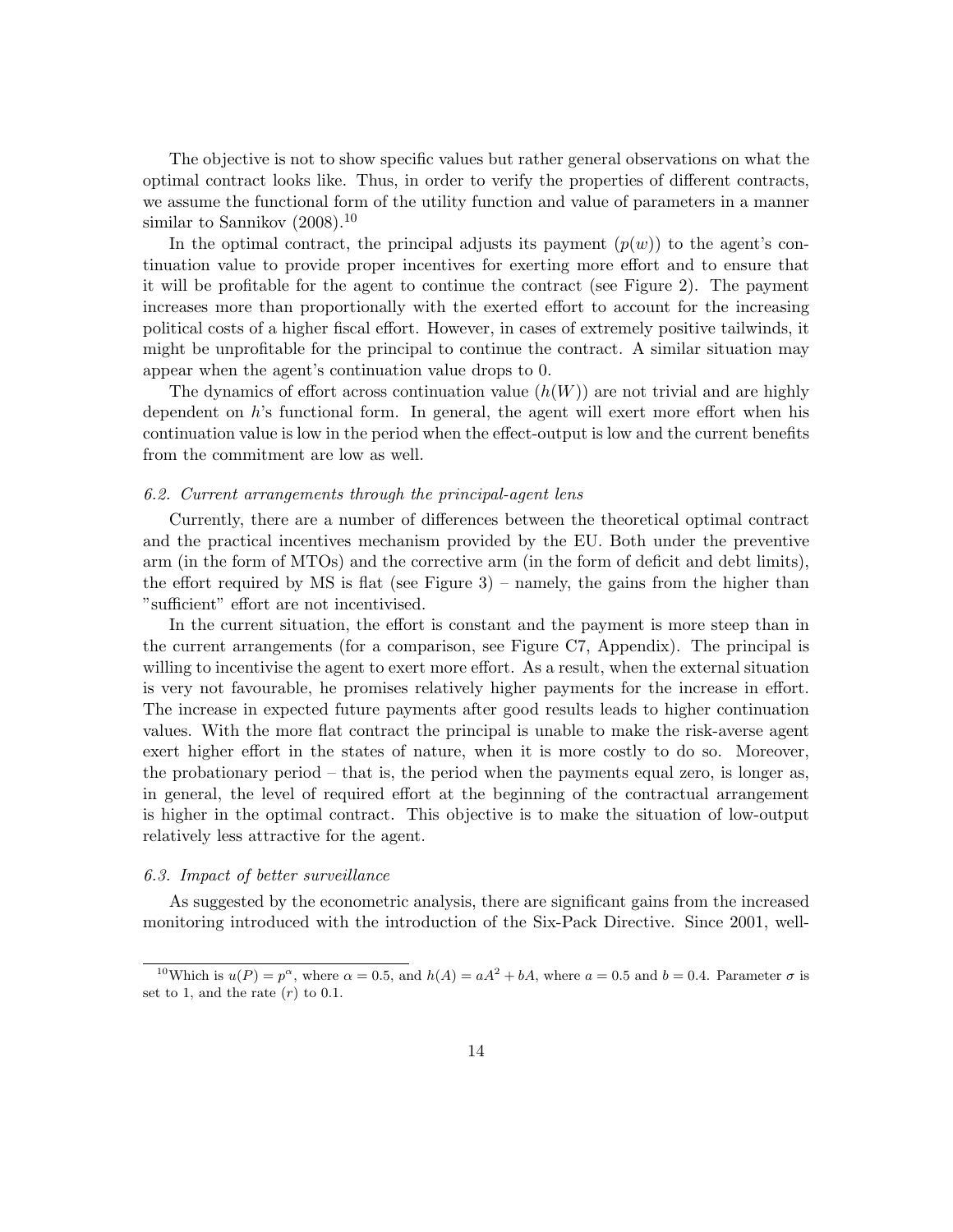

Figure 2: Theoretical optimal fiscal contract

Source: own,  $W^*$  stands for the optimal continuation value,  $W_r$  stands for the retirement value,  $F_0(W)$  is retirement profit,  $F(W)$  – principal's profit,  $h(W)$  – agent's effort function, and  $p(W)$  – payoff function.

developed monitoring has been in place in the form of the European Semester and Macroeconomic Imbalance Procedure.

As illustrated by Figure 4, the increased monitoring resulting from the lower value of increases the principal's utility and the sustainability of MS fiscal policy. Since the magnitude of information asymmetry is lower, the payoffs necessary to incentivise the agent can be lower.

#### 6.4. Differentiation of contracts

The econometric analysis also found that fiscal policy has a substantial degree of inertia that is, it is more costly for indebted countries to consolidate their finances. To account for the difference in this cost of exerting effort, the optimal contract for the two types of agents has a different form (see Figure 5).

Firstly, the incentive scheme is more flat. It is not worthwhile for the principal to reimburse the agent for the more costly effort. Therefore, the required level of effort is lower in any circumstance. The principal's utility is also lower.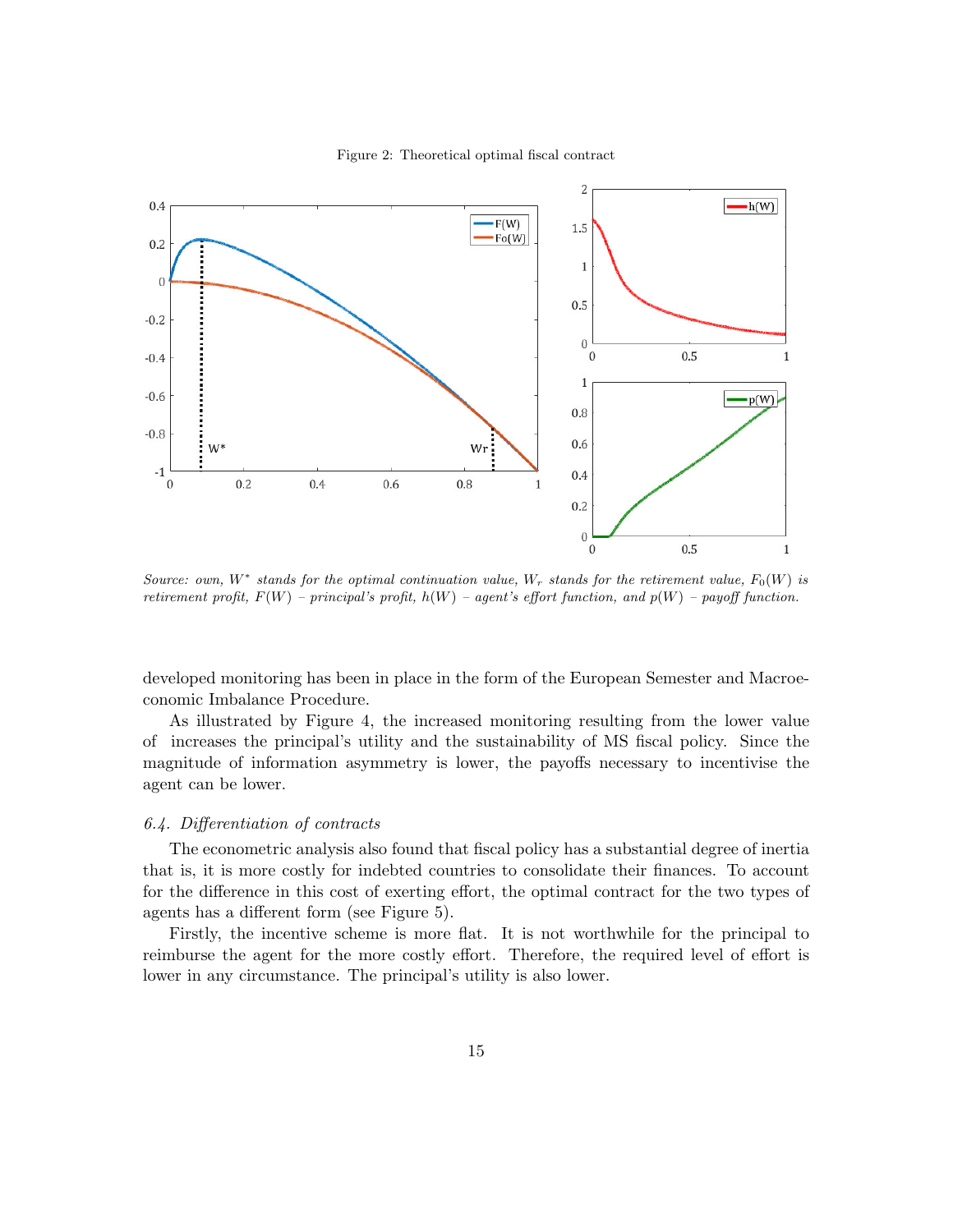

Figure 3: The model of the current EU fiscal contract

Source: own. W<sup>\*</sup> stands for the optimal continuation value,  $W_r$  stands for the retirement value,  $F_0(W)$  is retirement profit,  $F(W)$  – principal's profit,  $h(W)$  – agent's effort function, and  $p(W)$  – payoff function. Constant effort of 0.5 was assumed.

#### 7. Conclusion

In this paper, we have addressed the problem of the effectiveness of numerical fiscal rules in the EU using econometric tools, complementing this analysis with formal modeling, through the lens of a dynamic principal-agent framework.

The preliminary study showed that CABs have significantly varied across EU MS between 2003 and 2017, indicating that non-CABs depend on factors other than just the economic cycle. According to the econometric analysis, fiscal policy has a substantial degree of inertia. MS with higher levels of public debt conduct more expansionary fiscal policies. Moreover, the external economic situation matters. During sound times for the world economy, EU MS tend to restrain their cyclical balances, independent of the country's economic situation.

Institutional factors play a significant role in determining fiscal effort. The existence of numerical fiscal rules, their strong legal entrenchment, surveillance mechanisms, and credible sanctions tie the hands of governments and provide incentives for ensuring anticyclical and prudent fiscal policy. The most influential instruments proved to be the expenditure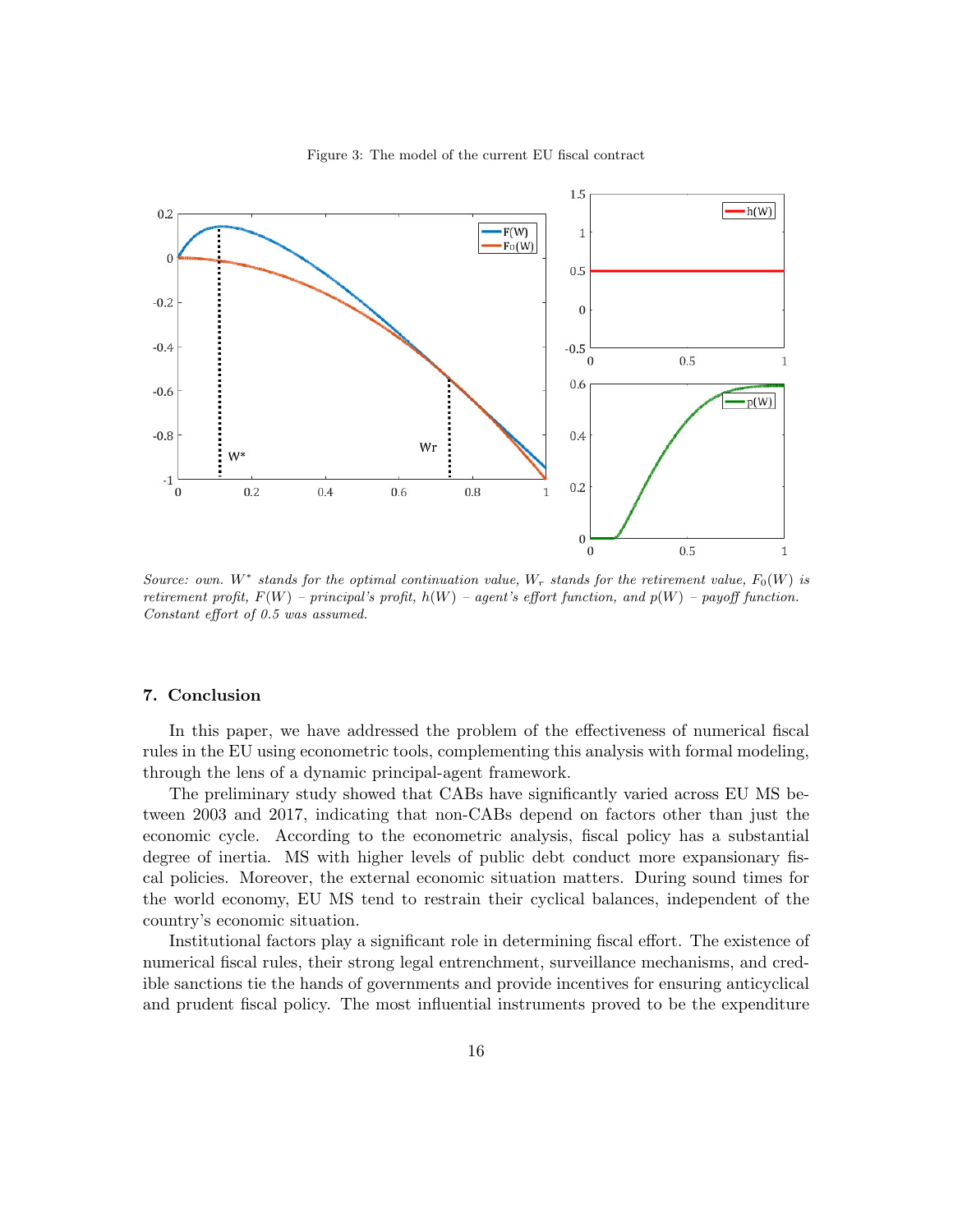#### Figure 4: The impact of increased monitoring



Source: own.  $F(W)$  is principal's profit,  $h(W)$  – agent's effort function, and  $p(W)$  – payoff function. For the "improved monitoring" case,  $\sigma$  equals 0.9.

rules and the external sanctions for breaching the rules.

The econometric analysis has also showed the effectiveness of the Six-Pack Directive, which came into force in 2011, in limiting government profligacy. On the contrary, the reform of the SGP in 2005 proved to be counterproductive.

The relationship between the Commission and EU MS has elements in common with the assumptions of the principal-agent model. Asymmetry of information, moral hazard, different objectives, and the ability to reward or punish the principal are the key elements of the framework and exist in the relationship between the EU and national governments.

The sensitivity analysis with the dynamic principal-agent model showed from a theoretical standpoint that, to ensure the credibility of the contract and its best possible output, payment shall be differentiated in line with the exerted fiscal effort. To ensure good fiscal performance, indirect benefits should be envisaged for high fiscal efforts from MS. To decrease the cost of incentivising MS, attention should be focused on monitoring the economic situations of MS. Moreover, to account for the structural differences of MS, it might be worth adjusting the fiscal effort based on the level of indebtedness. To ensure that the recommendations are followed, in general, MS with higher levels of indebtedness prior to a contract agreement should be required to exert less effort. There are obvious problems in executing recommendations based on tailor-made contracts or rewards for implementing fiscal effort. However, differentiation is already present, for instance, in the form of MTOs and country-specific recommendations.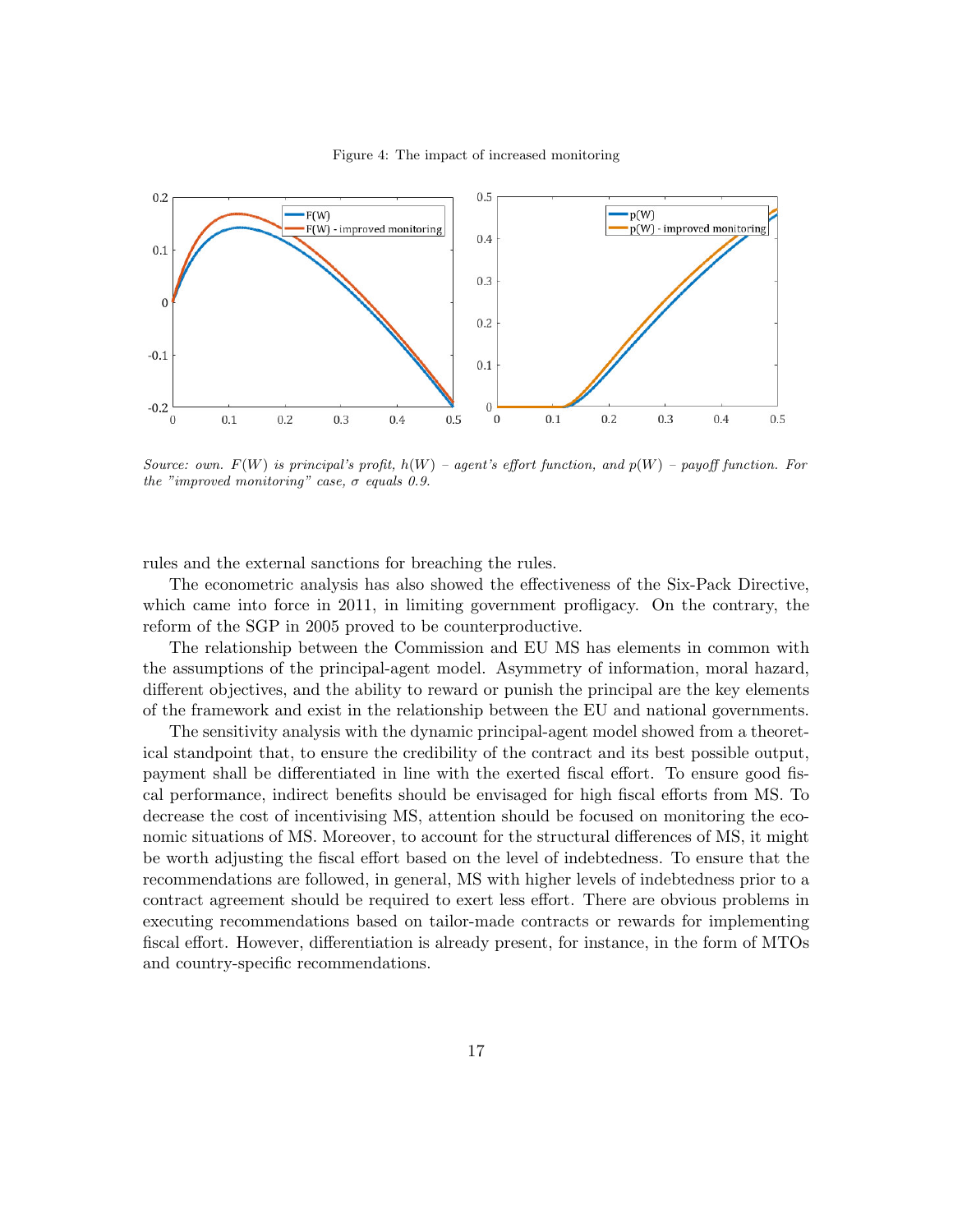



Source: own.  $F(W)$  is principal's profit,  $h(W)$  – agent's effort function, and  $p(W)$  – payoff function. For the case of a more costly effort,  $h(A) = 0.5A^2 + 0.5A$  was assumed.

#### References

- Begg, I. (2016). Fiscal and other rules in eu economic governance: helpful, largely irrelevant or unenforceable? FIRSTRUN Deliverable (6.2).
- Begg, I., A. L. Cole, C. Guerello, G. Traficante, G. Poniatowski, K. Gowacki, T. Domonkos, I. Sikulova, and V. Palenik (2017). Fiscal rules and other rule-based mechanisms in practice: introduction to case studies of four member states. FIRSTRUN Deliverable (6.5).
- Bornhorst, F. (2011). When and how to adjust beyond the business cycle? a guide to structural fiscal balances. Technical Notes and Manuals, IMF FAD.
- Busse, M. (2017). Revisions of the cyclically adjusted budget balance: How large are they and how do they impact the european fiscal framework? FIRSTRUN Deliverable (2.4).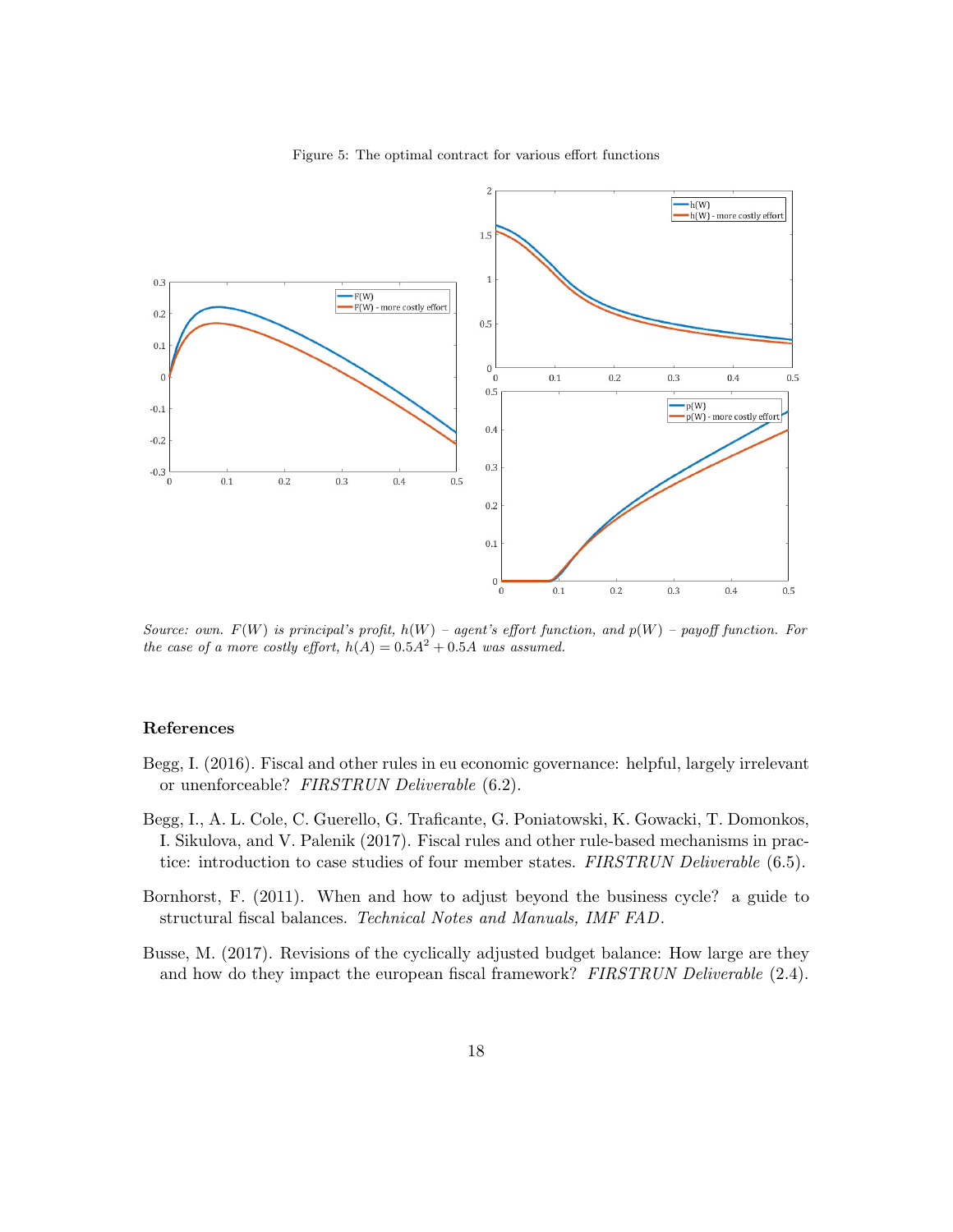- Cevik, S. and K. Teksoz (2014). Deep roots of fiscal behavior. IMF Working Paper Series (WP/14/45).
- Eyraud, L. and T. Wu (2015). Playing by the rules: Reforming fiscal governance in europe. IMF Working Paper Series (WP/15/67).
- Gros, D. and C. Alcidi (2015). Economic policy coordination in the euro area under the european semester. CEPS Special Report (123).
- Hodson, D. (2009). Reforming eu economic governance: A view from (and on) the principalagent approach. Comparative European Politics  $7(4)$ , 455-475.
- Holmstrom, B. and P. Milgrom (1991). Multitask principal-agent analyses: Incentive contracts, asset owner ship, and job design. Journal of Law, Economics, and Organization 4, 24–52.
- Hussein, K. and A. Menond (2003). The principal-agent approach and the study of the european union: promise unfulfilled? Journal of European Public Policy  $10(1)$ .
- Mahera, I., S. Billiet, and Dermot (2009). The principal-agent approach to eu studies: Apply liberally but handle with care. Comparative European Politics 7 (4), 409–413.
- Mourrel, G. (2014). Adjusting the budget balance for the business cycle: the eu methodology. European Economy, Economic Paper (536).
- Nerlich, C. and W. H. Reuter (2015). Fiscal rules, fiscal space and procyclical fiscal policy. Working Paper Series, European Central Bank (1872).
- Phelan, C. and R. Townsend (1991). Computing multi-period, information-constrained optima. Review of Economic Studies (58), 853–881.
- Plekhanov, A., M. S. Kumar, and D. Leigh (2007). Fiscal adjustments; determinants and macroeconomic consequences. IMF Working Papers 07/178.
- Sannikov, Y. (2008). A continuous-time version of the principal: Agent problem. The Review of Economic Studies 75 (3), 957–84.
- Thakur, A. (2015). Continuous-time principal multi-agent problem: Moral hazard in teams & fiscal federalism. source: gsb.stanford.edu.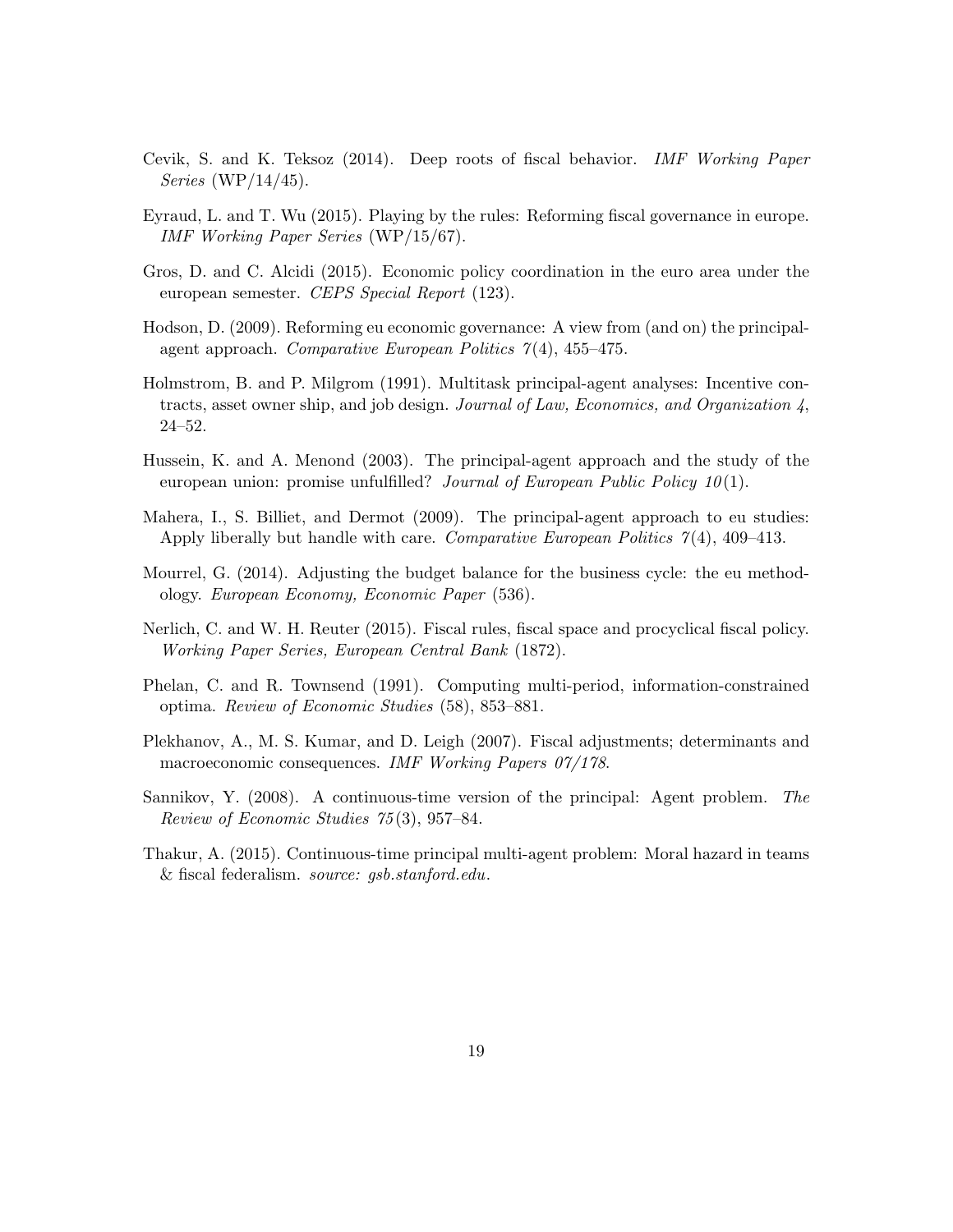#### Appendix A. Fiscal effort by MS



Figure A.6: Fiscal effort by MS

Source: own elaboration, based on AMECO. Ex-post CAB with the oldest available vintages. Six-year lag for years 2005-2011, five-year for 2012, four-year for 2013, three-year for 2014, two-year for 2015, one-year for 2016, and ex-ante assessment for 2017.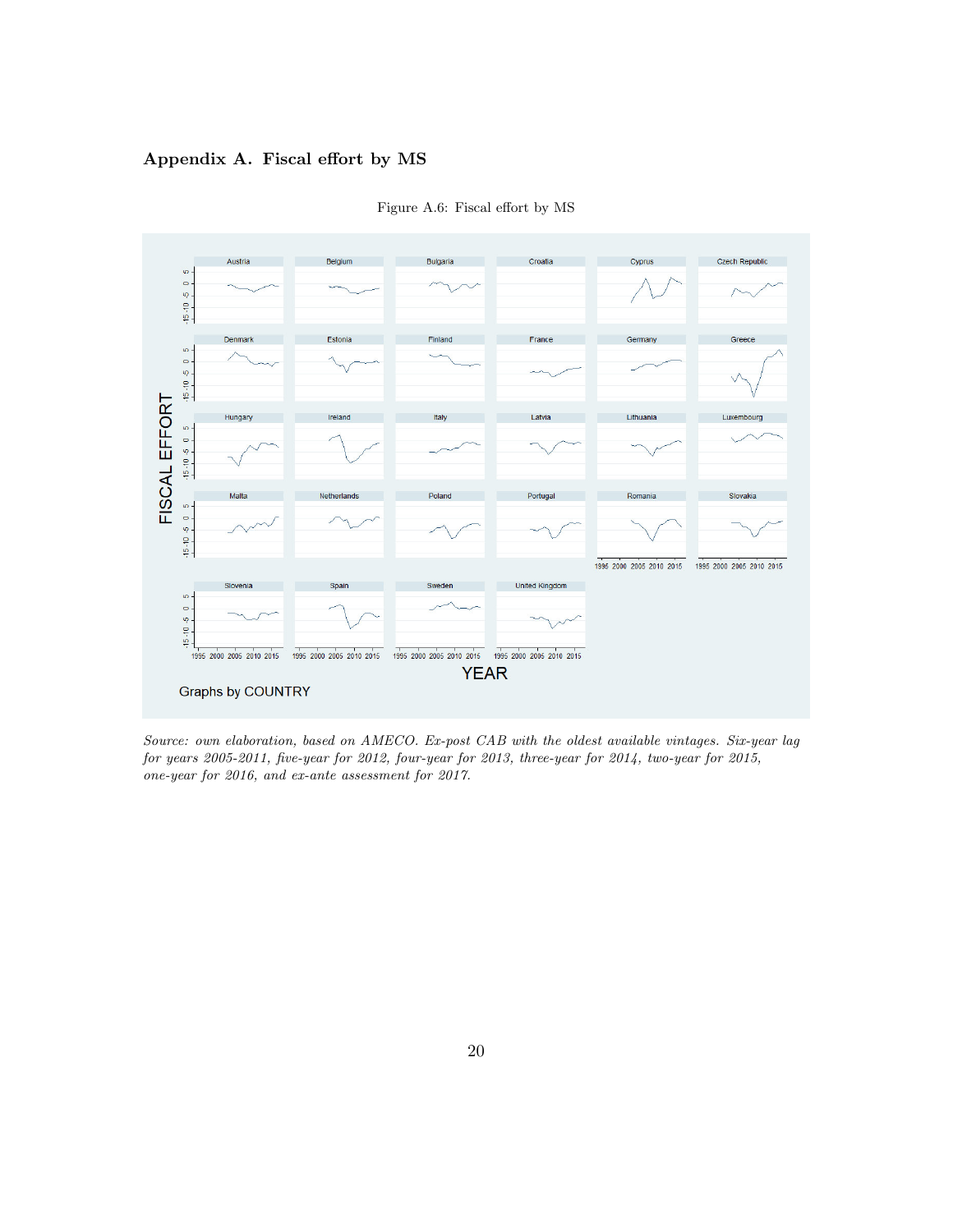#### Appendix B. Comparison of contracts



Figure B.7: Theoretical optimal contract vs. current contract

Source: own. W<sup>\*</sup> stands for the optimal continuation value, W<sub>r</sub> stands for the retirement value,  $F_0(W)$  is retirement profit,  $F(W)$  – principal's profit,  $h(W)$  – agent's effort function, and  $p(W)$  – payoff function.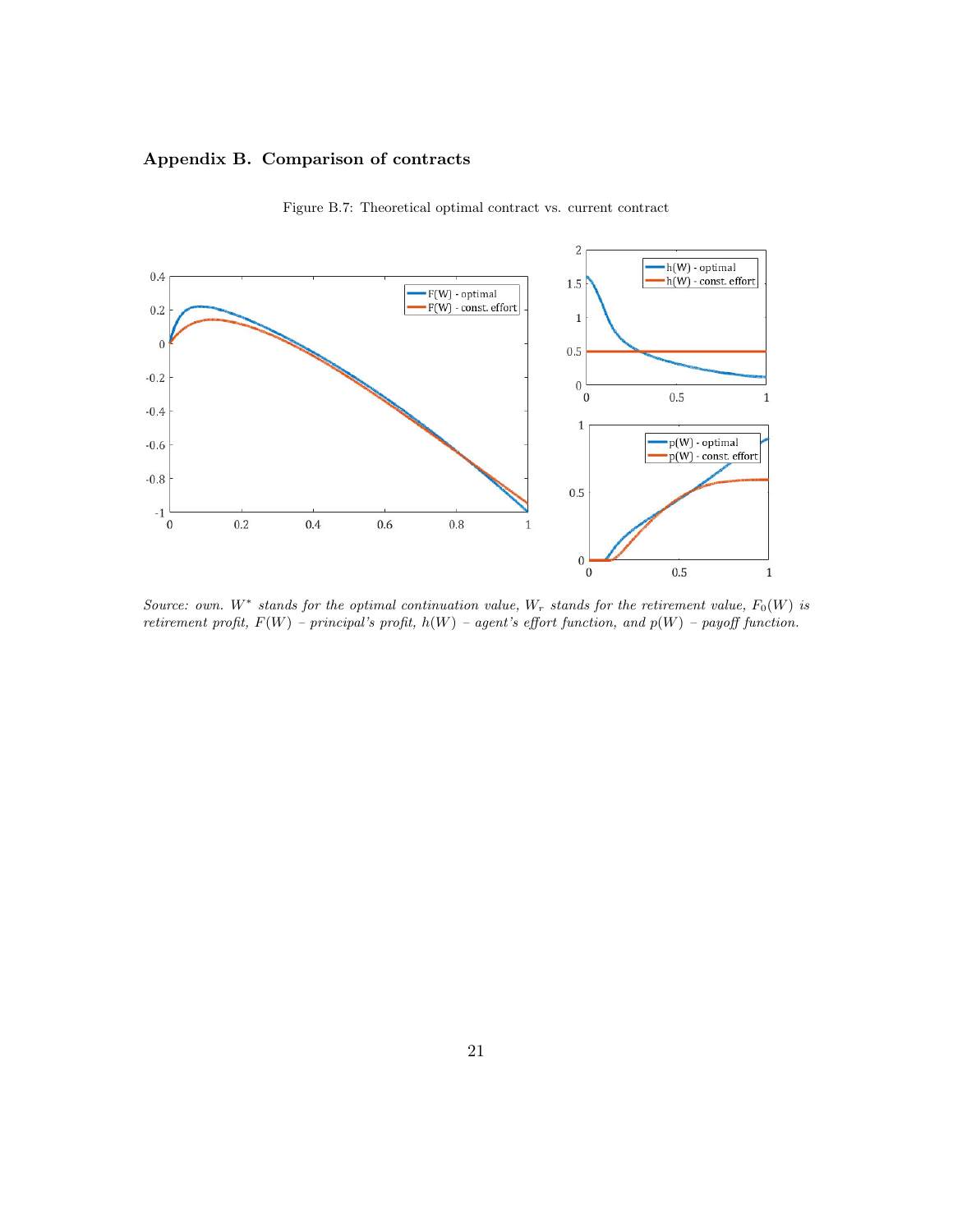## Appendix C. Variable description, model specification and estimation results

| Variable                                                | <b>Source</b> | <b>Observations</b> | Mean    | <b>Standard</b><br>deviation |
|---------------------------------------------------------|---------------|---------------------|---------|------------------------------|
| Fiscal Effort $-$<br>CAB                                | AMECO         | 405                 | $-2.26$ | 2.81                         |
| Debt to GDP                                             | Eurostat      | 602                 | 55.26   | 32.37                        |
| Debt to $GDP -$<br>initial level                        | Eurostat      | 644                 | 47.79   | 25.20                        |
| Real GDP<br>growth(yoy)                                 | Eurostat      | 588                 | 0.0256  | 0.0349                       |
| General<br>government<br>deficit to GDP                 | Eurostat      | 607                 | $-2.80$ | 3.50                         |
| $Cost of debt -$<br>yield on 10y<br>government<br>bonds | <b>ECB</b>    | 477                 | 4.48    | 2.50                         |
| <b>Business Climate</b><br>Index                        | <b>IFO</b>    | 644                 | 5.99    | 13.28                        |

|  | Table C.2: Macroeconomic variables |  |
|--|------------------------------------|--|
|--|------------------------------------|--|

Source: own.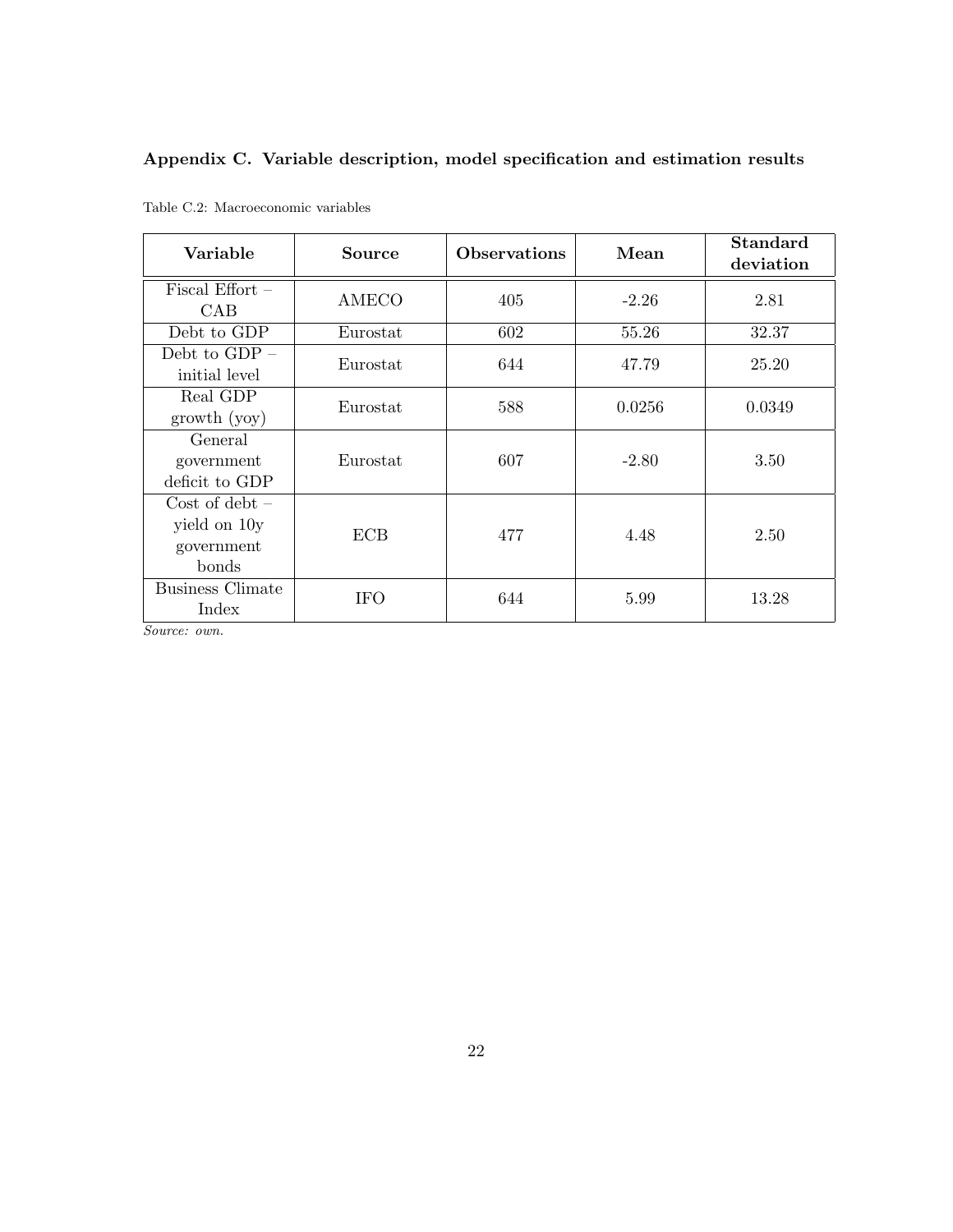Table C.3: Institutional variables

| Variable                                                             | <b>Observations</b><br><b>Source</b> |     | Mean   | <b>Standard</b><br>deviation |
|----------------------------------------------------------------------|--------------------------------------|-----|--------|------------------------------|
| Polity index                                                         | Polity IV                            | 560 | 8.76   | 4.87                         |
| Executive<br>constraints index                                       | Polity IV                            | 560 | 6.24   | 4.39                         |
| <b>Fiscal Rules</b><br>Index                                         | European<br>Commission               | 588 | 0.0613 | 0.929                        |
| Existence of<br>national<br>expenditure rule                         | Fiscal rules<br>$database - FAD$     | 588 | 0.4013 | 0.4905                       |
| Existence of<br>national balanced<br>budget rule                     | Fiscal rules<br>$database - FAD$     | 588 | 0.7942 | 0.4046                       |
| Existence of<br>national debt rule                                   | Fiscal rules<br>$database - FAD$     | 588 | 0.8163 | 0.3875                       |
| Existence of<br>national revenue<br>rule                             | Fiscal rules<br>$database - FAD$     | 588 | 0.0935 | 0.2917                       |
| <b>Excessive Deficit</b><br>Procedure<br>dummy                       | Own elaboration<br>based on EC       | 644 |        |                              |
| $2005$ Reform<br>$Compact -$<br>dummy                                | Own elaboration<br>based on EC       | 644 |        |                              |
| $2011$ Six-Pack -<br>dummy                                           | Own elaboration<br>based on EC       | 644 |        |                              |
| 2013 Two-Pack<br>and Fiscal<br>$Compact -$<br>dummy                  | Own elaboration<br>based on EC       | 644 |        |                              |
| <b>EMU</b><br>membership<br>dummy                                    | Own elaboration<br>based on EC       | 644 |        |                              |
| EU membership<br>dummy                                               | Own elaboration<br>based on EC       | 644 |        |                              |
| Existence and<br>applicability of<br>applying financial<br>sanctions | Own elaboration<br>based on EC       | 644 |        |                              |

Source: own.